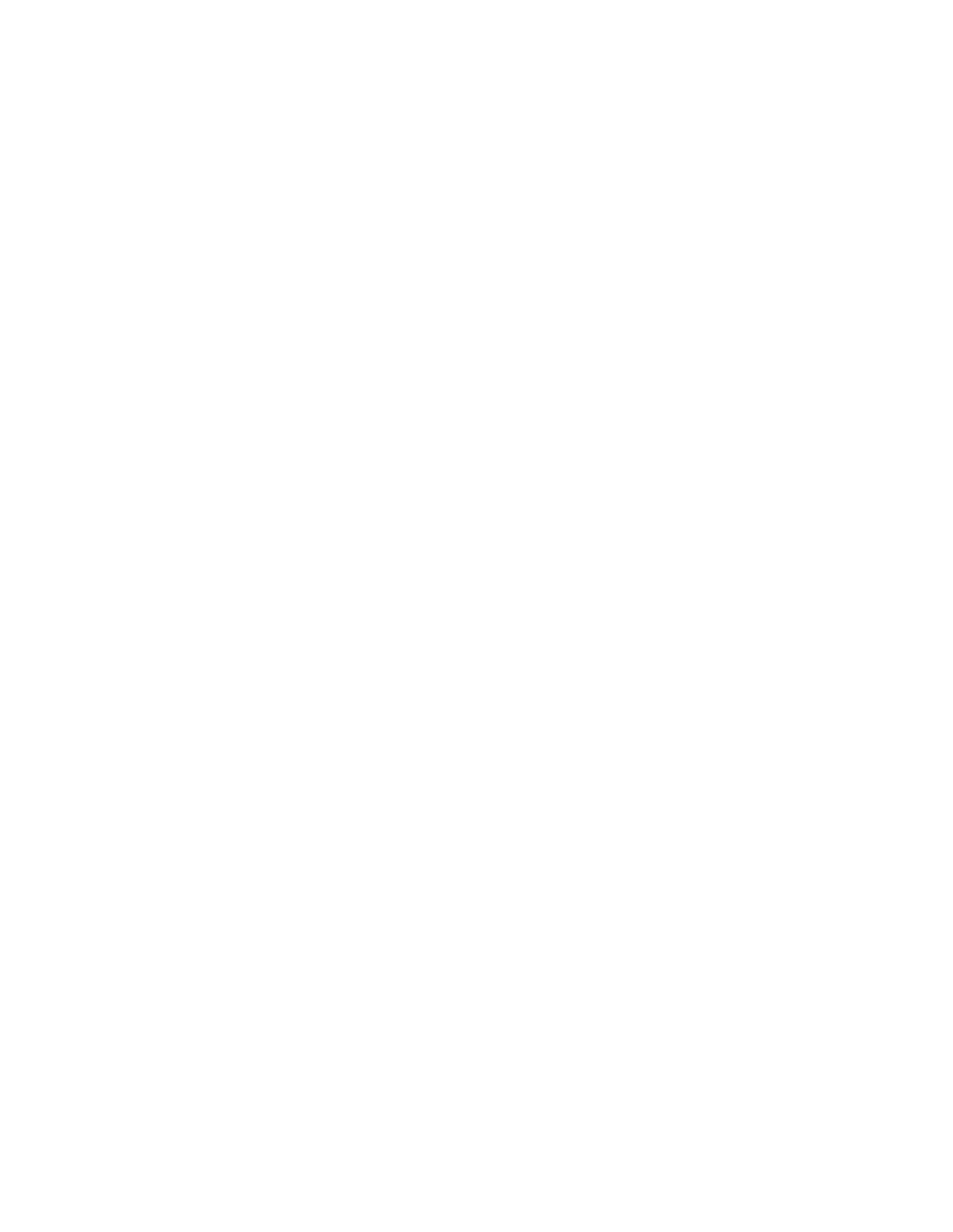# Annual meeting of the Board of Trade of metropolitan montreal

November 4, 2009 – 4:30 p.m. Amphitheatre of the Complexe des sciences Pierre-Dansereau of the UQAM | 200 Sherbrooke Street West, Montréal

## **AGENDA**

- 1. Call to order, declaration of quorum and approval of the agenda
- 2. Approval of the minutes of the members annual meeting of October 29, 2008
- 3. Chairman's report
- 4. Financial report fiscal year ended June 30, 2009
- 5. Appointment of auditors
- 6. Proposal to amend the code of bylaws

.....................................................................................................................

- 7. Election of the board of directors for fiscal year 2009-2010
- 8. Miscellaneous
- 9. Adjournment
- 10. Presentation of the chairman for fiscal year 2009-2010
- 11. Termination of annual meeting

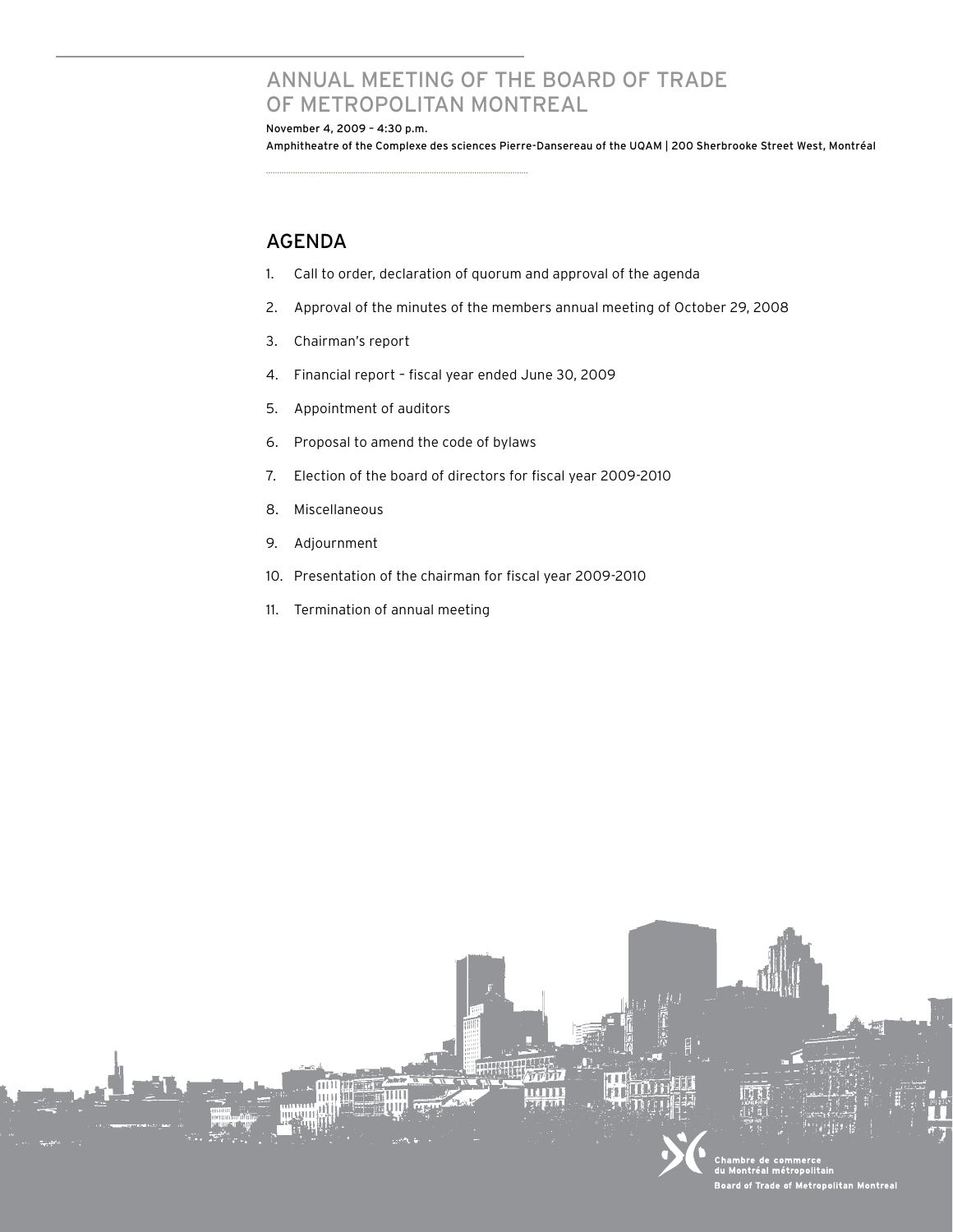# ANNUAL MEETING OF The Board of Trade of MeTROPOLITAN MONTREAL

## **MINUTES**

Minutes of the annual meeting of members of the Board of Trade of Metropolitan Montreal, held on October 29, 2008, beginning at 4:30 p.m., at the Centre d'archives de Montréal, chaired by Hélène Desmarais, chair of the Board of Trade.

The meeting was attended by approximately 100 people.

Jacinthe Poirier, executive assistant to the president and CEO, served as recording secretary.

#### 1. CALL TO ORDER, DECLARATION OF QUORUM AND APPROVAL OF THE AGENDA

Hélène Desmarais, chair of the Board of Trade, accompanied by Isabelle Hudon, president and CEO, and Roger Plamondon, treasurer, called the meeting to order, noting that the quorum of 30 members had been reached. She then submitted the agenda for approval.

On a motion by Sylvain Vincent, seconded by Rémi Racine, the agenda was unanimously approved.

#### 2. APPROVAL OF THE MINUTES OF THE MEMBERS ANNUAL MEETING OF OCTOBER 11, 2007

As a reading of the minutes was not requested, on a motion by Bernard Roy, seconded by Rémi Racine, the minutes from October 11, 2007, were unanimously approved as if read.

#### 3. CHAIR'S REPORT

Hélène Desmarais, retiring chair of the board, presented the report on her mandate for fiscal 2007-2008.

She reminded those present that the organization is a business institution that dates back almost 200 years, and that over the years it has maintained a passion for action and listening to the changing needs of its members. Throughout this rich history, the Board of Trade of Metropolitan Montreal has made some remarkable contributions to the evolution of Montreal — from dredging the river to redeveloping McGill College Avenue, as well as the creation of HEC Montréal. It has always counted on the contribution and personal investment of exceptional people.

In keeping with its tradition, during fiscal 2007-2008, the Board of Trade was at the heart of major metropolitan issues. As chair, Ms. Desmarais was privileged to witness the many Board of Trade achievements and the fact that the Board of Trade is not afraid to think big to live up to its members' expectations and to defend their interests and those of Montreal.

In recent years, the Board of Trade has seen sustained growth in its membership: as much as 35% in the Major Partners category. Retention is over 75% for our members and almost 100% for our Major Partners.

Crucial issues for the vitality of Montreal were at the forefront of the Board of Trade's efforts. Whether in terms of economic development, innovation, culture, urban development, social affairs or public finance, the Board of Trade was actively involved in the issues of the day. Ms. Desmarais took the opportunity to thank the presidents and the members of strategic analysis committees who provide fodder for the deliberations of the Board of Trade's employees so that position statements are always constructive, informed and sound.

The chair remarked that the Board of Trade is recognized as the most important and respected voice in the business community of the metropolitan area in large part because of the extraordinary work of its president and CEO, Isabelle Hudon. However, Ms. Hudon has decided to leave her position with the Board of Trade as of October 31 to take on new challenges as president of Marketel. The board of directors regretfully accepted her decision. Isabelle Hudon has distinguished herself at the helm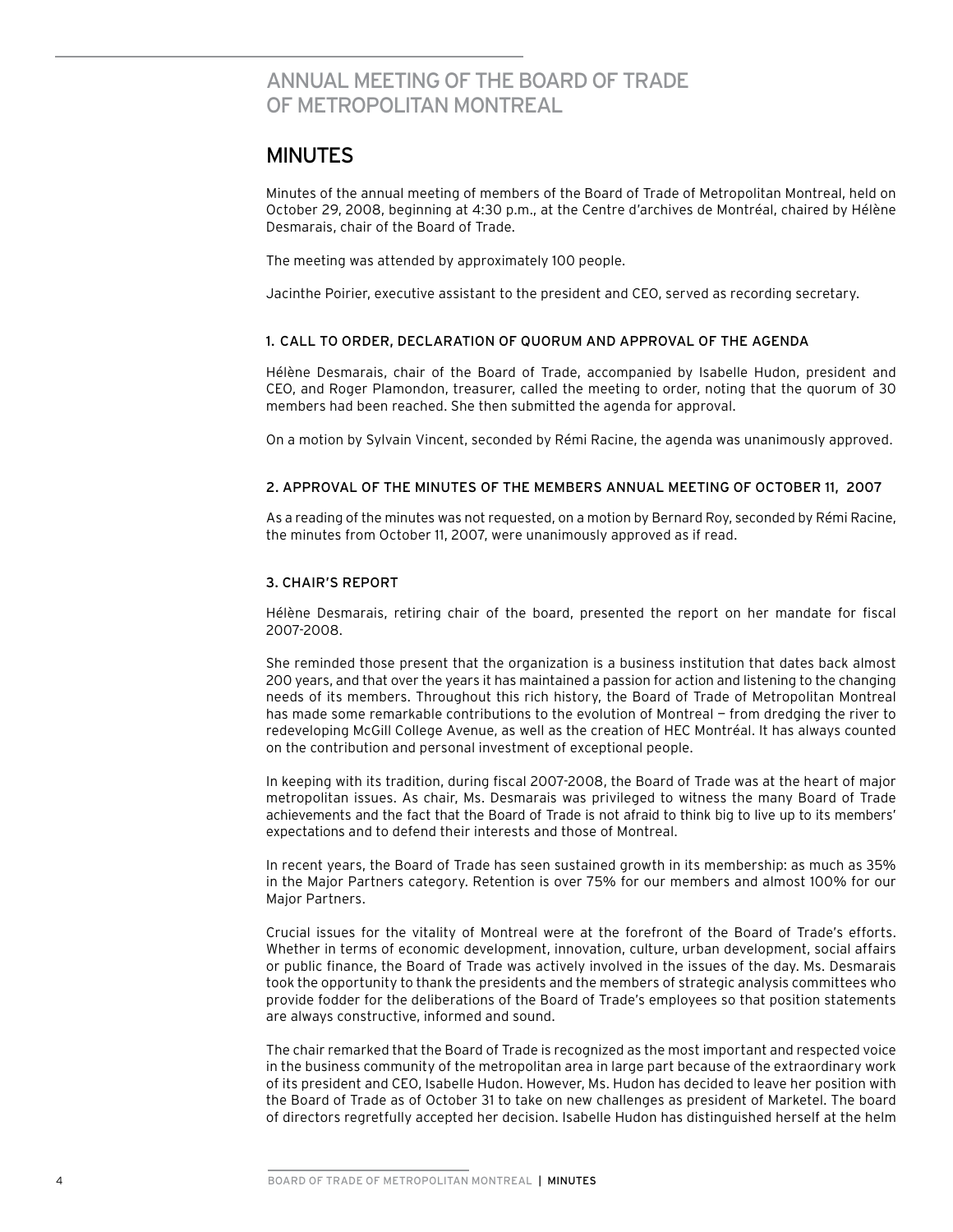of the Board of Trade through her impressive sense of leadership that rests on a solid understanding of the challenges, her honed sense of strategy and her management abilities. In recent years, Ms. Desmarais has had the opportunity to work closely with her and to fully appreciate her passion for Montreal and her ability to make things happen and catalyze the efforts of the entire community around this great cause that drives it.

Ms. Hudon played a key role in seeing that a number of what were generally thought to be lost causes prevail, and her time spent as president and CEO of the Board of Trade has left its mark, not only on the organization, but also on Montreal.

Ms. Desmarais added that Isabelle Hudon provided incredible inspiration and momentum to the Board of Trade in her four years at its head. For this, the board is grateful to her. The many members speaking so highly of her over the past few days is even more compelling testimony of this.

#### 4. FINANCIAL REPORT – FISCAL YEAR ENDED JUNE 30, 2008

Roger Plamondon introduced the members of the Board of Trade's audit and finance committee, which he chairs: Erik Ryan, Martin Spalding, Rémi Racine, Sylvie Giguère and himself. Mr. Plamondon thanked them for their work throughout the year. He also expressed his appreciation for the work of Éric Meunier, the Board of Trade's vice-president, Administration, and for his close collaboration over the past five years.

This committee, whose members are appointed each year from among the board members, is charged, among other things, with validating the proposed draft budget and examining and validating all financial information that require the approval of the board of directors.

Before commenting on the highlights of the fiscal year ended June 30, 2008, Mr. Plamondon mentioned that the financial statements had been approved by the board of directors during a meeting held on September 18. The auditors' report was without reservation.

The balance sheet shows current assets of \$2,141,092, investments of \$864,737 and fixed assets of \$302,847, for total assets of \$3,308,676.

Under liabilities, there were \$2,109,704 in current liabilities, composed primarily of accounts payable and deferred membership dues of \$901,609. There was a deferred lease inducement of \$226,894 and deferred revenues of \$283,050, for total liabilities of \$2,619,648.

The surplus was \$689,028, of which \$302,847 was invested in fixed assets and \$386,181 was unappropriated.

The operations summary shows revenue for this year of \$4,289,522 minus expenses of \$1,684,844 resulting in an excess of revenue over expenses before other items of \$2,604,678. To this amount, we must add other revenue of \$1,992,757 and subtract global remuneration of \$2,674,066, operating expenses of \$1,841,874 and severance pay of \$80,769, for an operating surplus of \$726.

The details of the surplus invested in fixed assets and the unappropriated surplus are included in the financial statements.

The statement of cash flows indicates that cash increased by \$232,342. This variation was due to an increase in operating activities of \$354,415 and a loss of \$122,073 in investing activities.

The notes to the financial statements include the Board of Trade's significant accounting policies and the details of some of the previously mentioned items included in the financial statements. The notes also provide information regarding the companies controlled by the Board of Trade.

Roger Plamondon remarked that the Board of Trade has a solid foundation, a healthy financial situation, a stronger membership than ever and a solid action plan. The Board of Trade owes this to the expertise of its team and the quality of the work it does every day.

The treasurer then looked back at the strategic planning exercise conducted this year.

For the record, he recalled that in 2002, the Board of Trade launched a five-year strategic planning

BOARD OF TRADE OF METROPOLITAN MONTREAL | MINUTES 5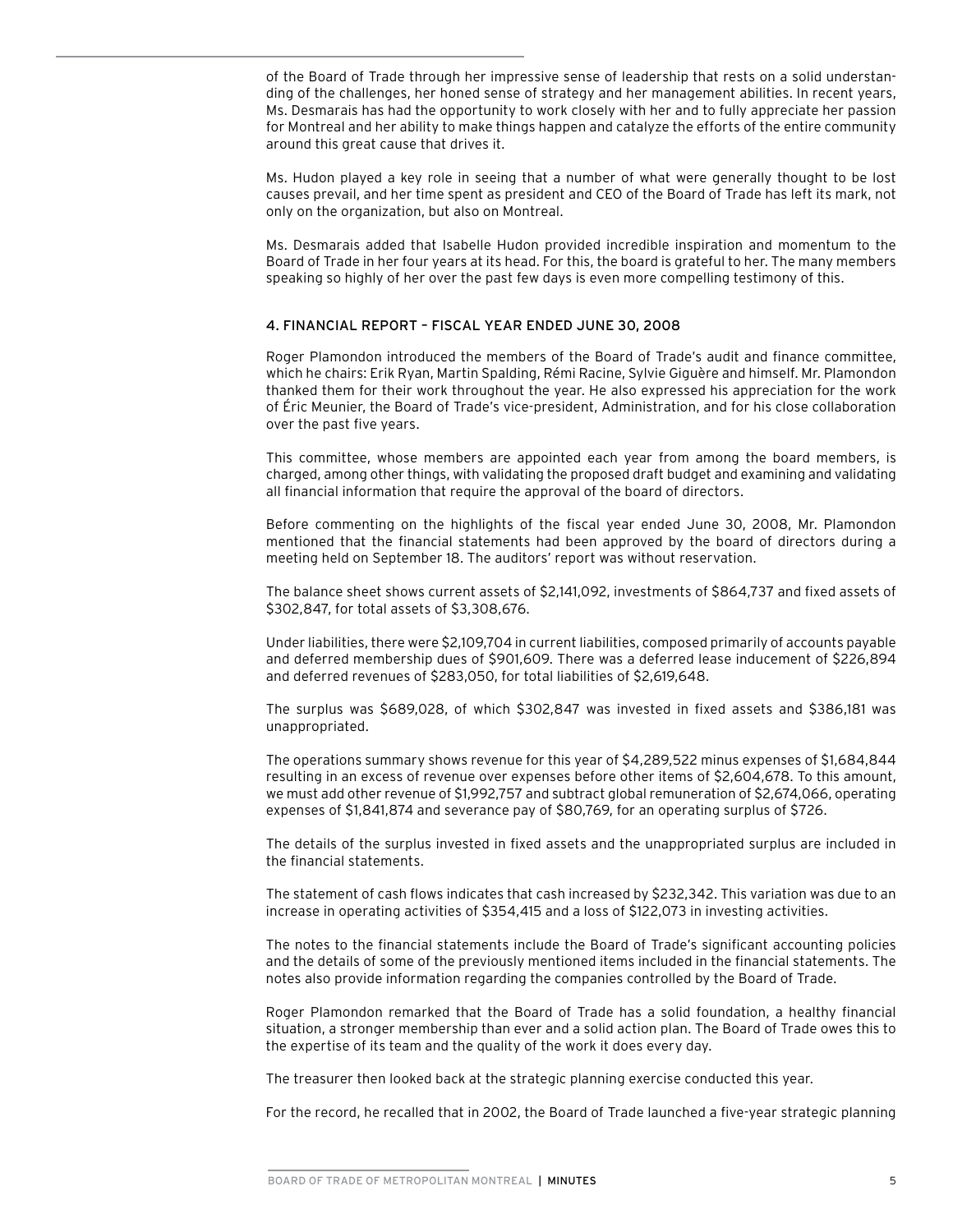exercise that led to a new form of governance, notably by making the president and CEO position a permanent one.

This plan ended in 2007, so the exercise continued with a great deal of rigor under the leadership of Isabelle Hudon, providing the Board of Trade a new strategic plan for the next three years, until 2011.

To successfully tackle the challenges of an ever-changing world, certain issues were identified and with them new needs emerged. The range of services was analyzed to evaluate niches and to continue to meet the needs of our members and develop other services for future needs.

By keeping a close eye on changes in the world around us and the evolving needs of our members, the Board of Trade has succeeded in remaining a credible, relevant and influential organization throughout its two centuries of existence.

He ended by pointing to the exceptional contribution of Isabelle Hudon to the success of the organization, with whom he worked very closely in recent years as treasurer and more particularly as part of the strategic planning initiative. He also noted that she has always been worthy of the trust the organization has placed in her. He wished her a great deal of success in her new challenges.

#### 5. APPOINTMENT OF AUDITORS

During the board meeting of September 18, the Board of Trade's board of directors unanimously recommended that the firm PricewaterhouseCoopers be appointed as external auditors for fiscal 2008-2009.

On a motion by Jan-Fryderyk Pleszczynski, seconded by Jean Laurin, the appointment of the firm of auditors for the fiscal year 2008-2009 was unanimously approved.

#### 6. ELECTION OF THE BOARD OF DIRECTORS FOR FISCAL YEAR 2008-2009

In accordance with bylaw 34 of the Board of Trade's Code of bylaws, the nominating committee was formed of the following members:

- > the chair of the board, who chaired the committee: Hélène Desmarais, chair and CEO, Centre d'entreprises et d'innovation de Montréal;
- > the senior deputy chair the board: Rémi Racine, president and executive producer, A2M;
- > former chairs of the board: Marie-Claude Lalande, manager, administration and governance, Hydro-Québec TransÉnergie; David McAusland, lawyer, consultant and corporate director;
- > individual members or delegates of member firms: Louis-François Hogue, partner, Fasken Martineau; France-Éliane Nolet, Transcontinental Media Inc., Robert Racine, partner, Kenniff & Racine Inc.;
- > the president and CEO of the Board of Trade, Isabelle Hudon, also participated as a non- voting member.

On behalf of the board of directors, Hélène Desmarais thanked the members of the nominating committee for their sound advice. She remarked that their careful deliberations throughout the election process have led to a solid, balanced board of directors for fiscal 2008-2009.

The nominating committee recommended the following people to serve on the board of directors for fiscal 2008-2009:

- > Dimitri Antonopoulos, vice-president, Marketing & hotel and restaurant development, The Antonopoulos Group
- > Marc-André Blanchard, managing partner, Quebec region, McCarthy Tétrault
- > Manon Brouillette, senior vice-president, Market and business strategic development, Videotron Ltd.
- > Charles-Mathieu Brunelle, executive director, Montréal's Nature Museums
- > Isabelle Courville, president, Hydro-Québec TransÉnergie
- > Robert Desbiens, executive vice-president, Corporate strategies, R3D Consulting Inc.
- > Hélène Desmarais, chair of the board and CEO, Centre d'entreprises et d'innovation de Montréal
- > Sylvie Giguère, vice-president, Medium Business Market, Bell Canada
- > François Giroux, president, Groupe Lacasse
- > Michael Goodman, president and founder, Michael Goodman Executive Search
- > Joseph Iannicelli, president and chief executive officer, The Standard Life Assurance Company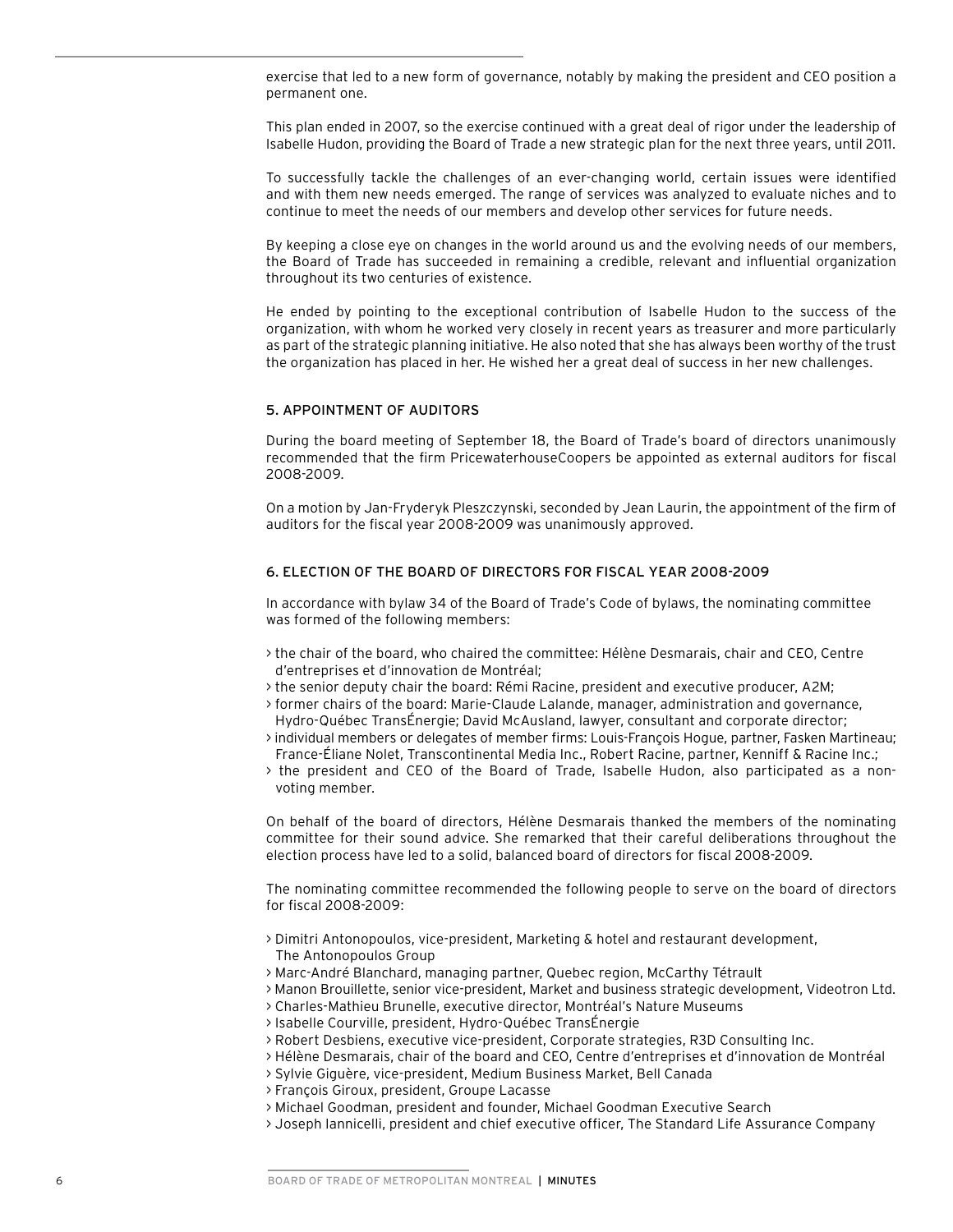of Canada

> Luc Martin, country manufacturing industry leader – Canada, Deloitte

> Frédéric Michel, president, Jeune Chambre de commerce de Montréal

- > John Parisella, president, BCP Ltd.
- > Lorraine Pintal, artistic and general director, Théâtre du Nouveau Monde
- > Roger Plamondon, president, Société en commandite Stationnement de Montréal
- > Jan-Fryderyk Pleszczynski, general manager and vice-president, Corporate affairs, Digital Dimension
- > Rémi Racine, president and executive producer, A2M
- > Erik Ryan, vice-president, Communications and external relations, Rio Tinto Alcan Primary Metal
- > Jérôme Silvestre, president and CEO, sanofi-aventis Canada Inc.
- > Martin Spalding, assistant vice-president, Sales and marketing, Astral Media Radio Inc.
- > Peter Todd, James McGill professor and dean, Desautels Faculty of Management, McGill University
- > Sylvain Vincent, managing partner, Quebec, and member of the Canadian Executive Committee, Ernst & Young
- > Luc Vinet, rector, Université de Montréal

On a motion by Bernard Roy, seconded by Claude Michaud, the composition of the board of directors for fiscal 2008-2009 as recommended by the nominating committee was unanimously approved.

On behalf of the Board of Trade, Hélène Desmarais thanked all the board members, particularly those who are stepping down this year. It is the generous investment of people of their calibre that has made it possible for the Board of Trade to successfully meet its many challenges. Their participation and commitment have made a major contribution to the Board of Trade's development. Our sincere thanks to Pierre Anctil, advisor to the office of the president, SNC-Lavalin Group; Anne-Marie Hubert, partner, Ernst & Young; Marc Poulin, president, Sobeys Québec; Pierre-Étienne Simard, former president, Jeune Chambre de commerce de Montréal; Helen Tyros, vice-president, Montreal Metropolitan District, BMO Bank of Montreal, and president, Hellenic Board of Trade of Metropolitan Montreal; Elliot Lifson, outgoing chair and deputy chair, Vêtements Peerless Clothing; and Isabelle Hudon, president and CEO of the Board of Trade until October 31.

Ms. Desmarais also saluted the commitment of the Board of Trade's management team and the exceptional work of the organization's employees who, through their loyalty and dedication, make it possible to implement its vision.

#### 7. MISCELLANEOUS

Luc Lacharité congratulated Isabelle Hudon and offered his best wishes in her new responsibilities. Ms. Hudon added that the fact that she had the privilege of managing an organization like the Board of Trade is in large part thanks to Mr. Lacharité, former executive vice-president of the Board of Trade, who has made a major contribution to the organization's development.

#### 8. AJOURNMENT

The meeting of the Board of Trade was recessed to allow the new board of directors to elect its executive committee. In the meantime, the annual meeting of the Foundation was held.

#### 9. PRESENTATION OF THE CHAIR OF THE BOARD FOR FISCAL 2008-2009

The chair of the board for fiscal 2008-2009 was introduced by Hélène Desmarais, who explained that tradition dictates that, after one year in office, the senior deputy chair of the board accedes to the position of chair of the board. Rémi Racine, the senior deputy chair, is therefore the new chair.

Rémi Racine is president and executive producer of A2M, a company that creates video game concepts, which he founded in 1992. Through his leadership, A2M has ranked among the Deloitte Technology Fast 50 ™ and Canada's 50 Best Managed Companies ™ in the past two years.

A2M is Canada's largestindependent game developer, employing over 450 talented people. Mr. Racine's vision is based on achieving excellence in developing games, in a creative environment where talent thrives.

Before devoting himself to new media and virtual worlds, Mr. Racine spent 10 years in real estate

BOARD OF TRADE OF METROPOLITAN MONTREAL | MINUTES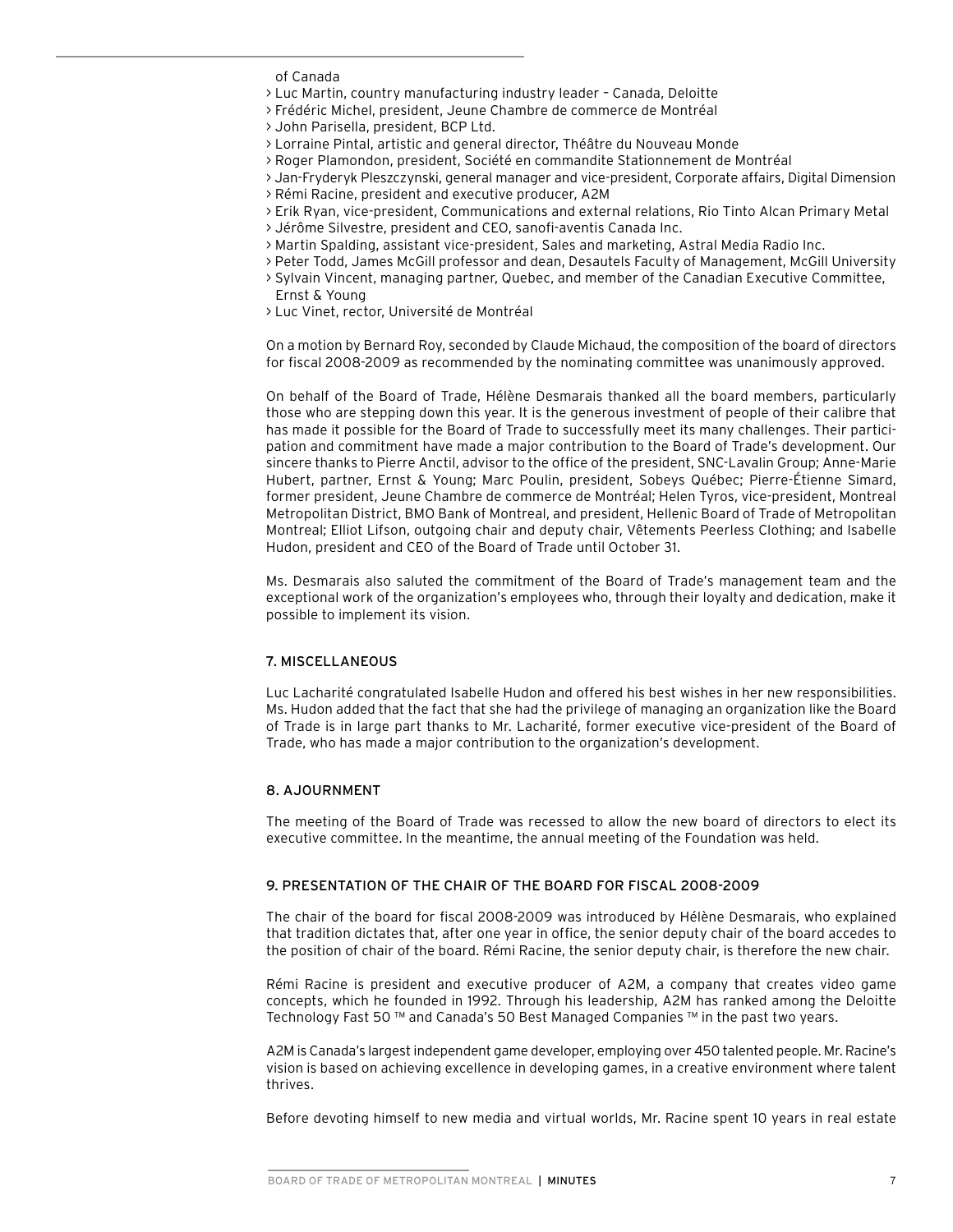investment and management. He holds a bachelor's degree in finance from the Université du Québec à Montréal.

Mr. Racine has been a member of a number of boards of directors, including the board of CBC/ Radio-Canada, and he spent three years as president of Alliance Numérique, Quebec's multimedia and interactive digital content industry association.

Rémi Racine spoke and thanked the members of the board for this nomination as chair of the board for fiscal 2008-2009 and noted this demonstration of their trust in and support for him.

He saluted the remarkable work accomplished by the retiring chair, Hélène Desmarais, who has had the interests of members of the Board of Trade and of Montrealers at heart throughout her mandate.

He pointed to the exceptional contribution of Isabelle Hudon who, after six years with the Board of Trade, including four at its helm, leaves a personal and distinguished mark on the organization.

Members were informed that the board of directors has already begun efforts to find her successor by retaining the services of an executive search firm. The next spokesperson for the Board of Trade should be announced at the beginning of 2009. During the transition period, Roger Plamondon, treasurer, will be available. He has a firm grasp of the solid strategy that guides the Board of Trade's actions, as he supported the management team during the entire strategic planning exercise.

He welcomed the new board members and thanked them for taking part in the exciting challenge of promoting Montreal's prosperity through their individual and combined expertise.

Mr. Racine also thanked the board members who are renewing their commitment to the Board of Trade for another year. Their contribution provides inestimable support to the Board of Trade's success. He added that the organization will continue to pursue its mission on the basis of a solid three-year plan, a seasoned team and a dedicated board of directors.

The members of the new executive committee for fiscal 2008-2009 were presented by Rémi Racine:

- > Rémi Racine, chairman of the board
- > Hélène Desmarais, retiring chair
- > John Parisella, senior deputy chair
- > Roger Plamondon, treasurer
- > Joseph Iannicelli
- > Lorraine Pintal
- > Erik Ryan
- > Martin Spalding

He concluded by remarking that the Board of Trade is well positioned to continue as the most important private organization in Quebec promoting the development of the Montreal's potential and that of its businesses. The Board of Trade will continue to promote Montreal's energy, vitality and diversity so that the city enjoys the reputation it deserves.

Before proposing that the meeting be adjourned, Hélène Desmarais underlined the remarkable contribution of the retiring chair, Elliot Lifson, to the pursuit of the organization's vision. She thanked Mr. Lifson for giving so generously of his time and energy to promote and define the development and success of Greater Montreal.

Tradition dictates that we offer the retiring chair a gift as a token of our appreciation. Mr. Lifson asked instead that a donation be made to the Centre Segal on behalf of the Board of Trade.

#### 10. TERMINATION OF THE ANNUAL MEETING

On a motion by Sylvie Giguère, seconded by Roger Plamondon, the annual meeting was adjourned by unanimous consent.

PRESIDENT AND CEO CHAIR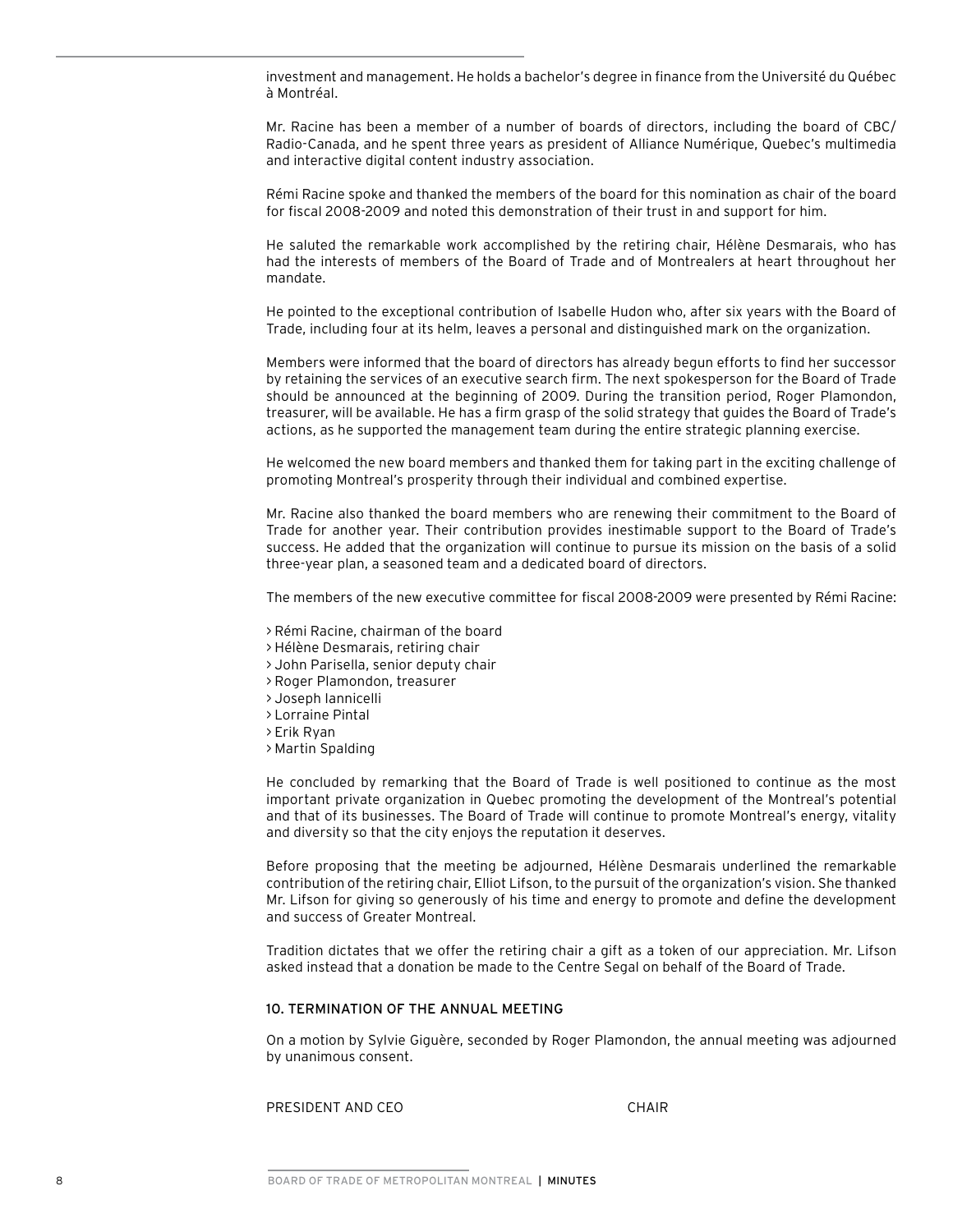# BOARD OF TRADE OF METROPOLITAN MONTREAL

financIAL STATEMENTS June 30, 2009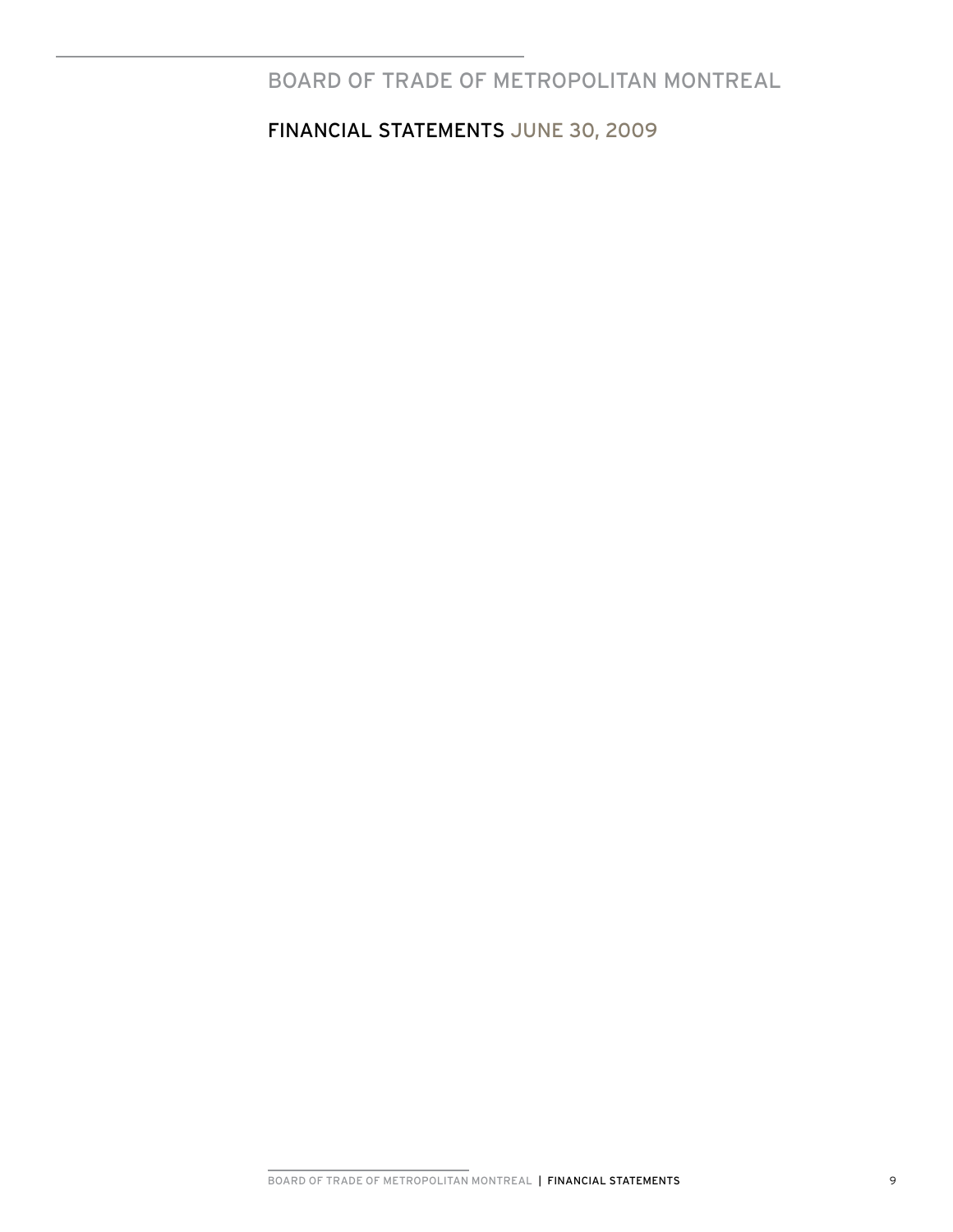

**PricewaterhouseCoopers LLP/s.r.l./s.e.n.c.r.l. Chartered Accountants**  1250 René-Lévesque Boulevard West Suite 2800 Montréal, Quebec Canada H3B 2G4 Telephone +1 514 205 5000

**September 9, 2009 Facsimile +1 514 876 1502** 

**Auditors' Report** 

### **To the Members of the Board of Trade of Metropolitan Montreal**

We have audited the balance sheet of the **Board of Trade of Metropolitan Montreal** (the "organization") as at June 30, 2009 and the statements of revenue and expenses, surplus and cash flows for the year then ended. These financial statements are the responsibility of the organization's management. Our responsibility is to express an opinion on these financial statements based on our audit.

We conducted our audit in accordance with Canadian generally accepted auditing standards. Those standards require that we plan and perform an audit to obtain reasonable assurance whether the financial statements are free of material misstatement. An audit includes examining, on a test basis, evidence supporting the amounts and disclosures in the financial statements. An audit also includes assessing the accounting principles used and significant estimates made by management, as well as evaluating the overall financial statement presentation.

In our opinion, these financial statements present fairly, in all material respects, the financial position of the organization as at June 30, 2009 and the results of its operations and its cash flows for the year then ended in accordance with Canadian generally accepted accounting principles.

PricewaterhouseCoopers LLP

 $\overline{a}$ 

<sup>1</sup> Chartered accountant auditor permit No. 14707

<sup>&</sup>quot;P ricewaterhouseCoopers" refers to PricewaterhouseCoopers LLP/s.r.l./s.e.n.c.r.l., an Ontario limited liability partnership, or, as the context re quires, the PricewaterhouseCoopers global network or other member firms of the network, each of which is a separate and independent legal entity.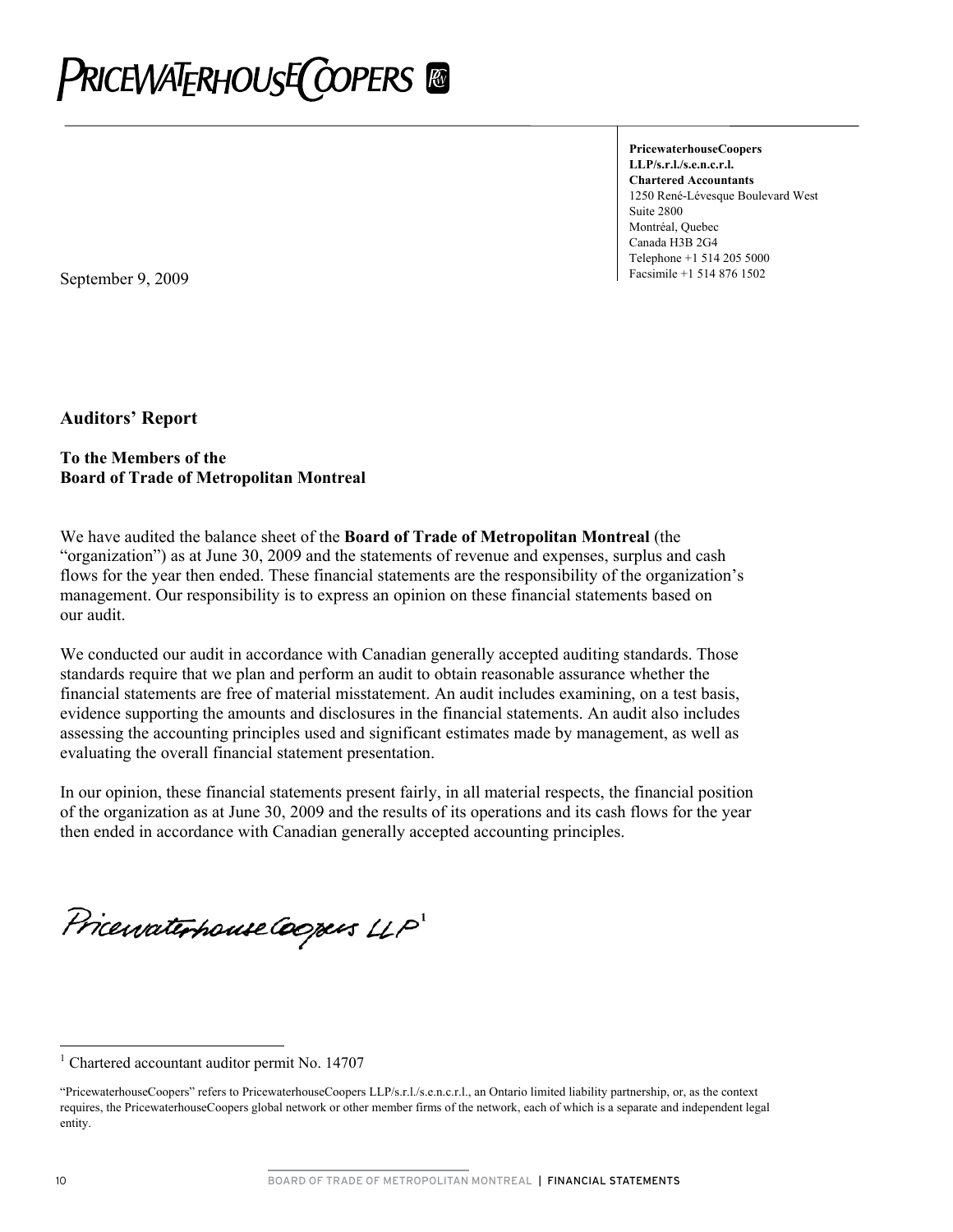## Balance Sheet **As at June 30, 2009**

|                                                                                                         | 2009<br>S                       | 2008<br>S                       |
|---------------------------------------------------------------------------------------------------------|---------------------------------|---------------------------------|
| <b>Assets</b>                                                                                           |                                 |                                 |
| <b>Current assets</b><br>Cash and cash equivalents<br>Accounts receivable (note 4)<br>Prepaid expenses  | 669,305<br>1,216,929<br>50,555  | 1,510,432<br>559,383<br>60,212  |
|                                                                                                         | 1,936,789                       | 2,130,027                       |
| <b>Investments</b> (note 5)                                                                             | 855,760                         | 888,722                         |
| <b>Property and equipment</b> (note 6)                                                                  | 597,766                         | 302,847                         |
|                                                                                                         | 3,390,315                       | 3,321,596                       |
| <b>Liabilities</b>                                                                                      |                                 |                                 |
| <b>Current liabilities</b><br>Accounts payable (note 8)<br>Deferred membership dues<br>Deferred revenue | 1,042,285<br>955,515<br>396,492 | 1,043,205<br>901,609<br>177,810 |
|                                                                                                         | 2,394,292                       | 2,122,624                       |
| <b>Other long-term liability (note 9)</b>                                                               | 125,000                         |                                 |
| <b>Deferred lease inducements</b>                                                                       | 150,386                         | 226,894                         |
| <b>Deferred revenue</b>                                                                                 | 266,400                         | 283,050                         |
|                                                                                                         | 2,936,078                       | 2,632,568                       |
| <b>Surplus</b>                                                                                          |                                 |                                 |
| Invested in property and equipment                                                                      | 597,766                         | 302,847                         |
| Unappropriated (overappropriated)                                                                       | (143, 529)                      | 386,181                         |
|                                                                                                         | 454,237                         | 689,028                         |
|                                                                                                         | 3,390,315                       | 3,321,596                       |

**Approved by the Board of Directors** 

\_\_\_\_\_\_\_\_\_\_\_\_\_\_\_\_\_\_\_\_\_\_\_\_\_\_\_\_\_\_\_\_\_\_\_ Director \_\_\_\_\_\_\_\_\_\_\_\_\_\_\_\_\_\_\_\_\_\_\_\_\_\_\_\_\_\_\_\_\_\_\_ Director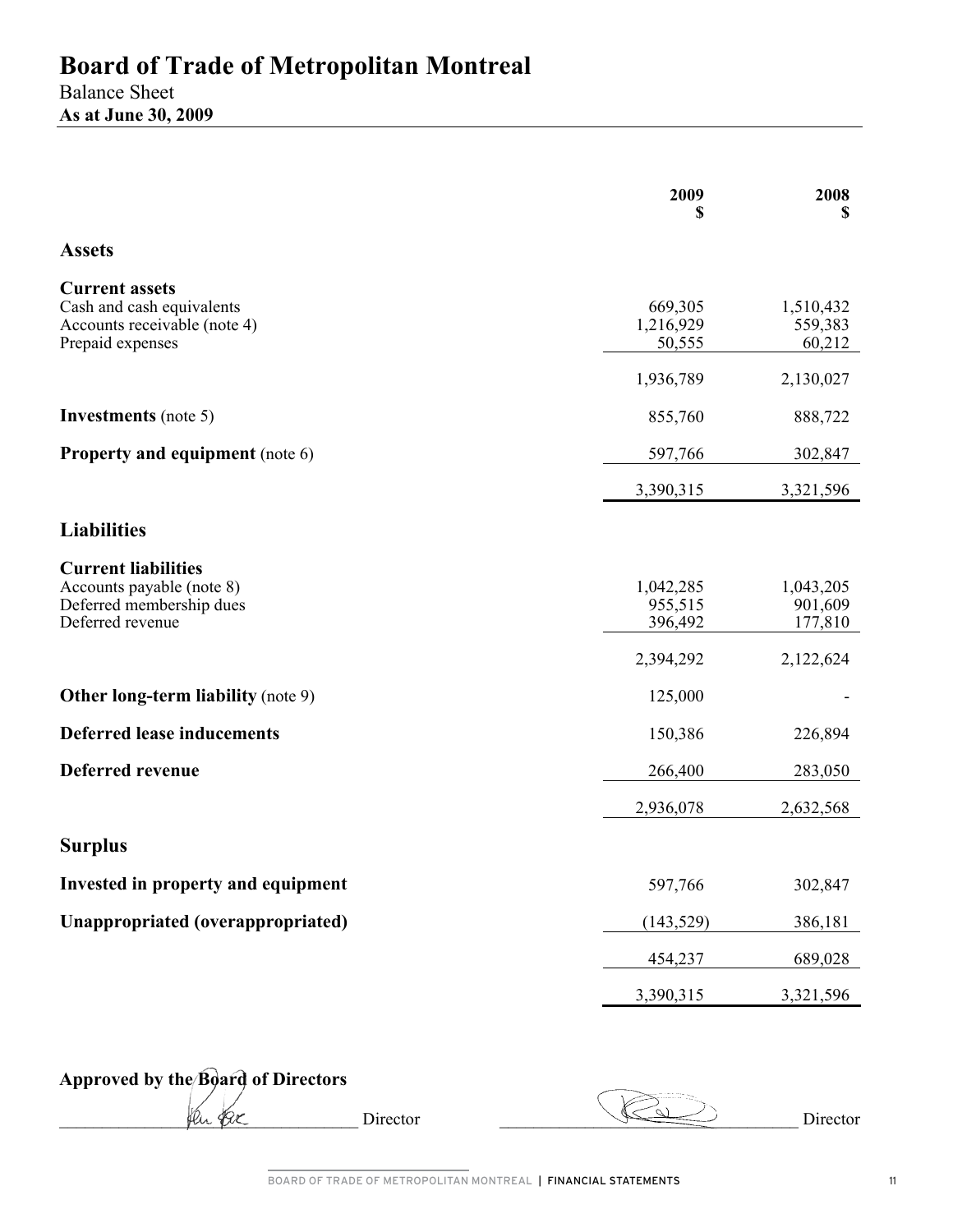Statement of Revenue and Expenses **For the year ended June 30, 2009** 

|                                                                                                                                                                                                  | 2009<br>S                                                                                    | 2008<br>S                                                                                    |
|--------------------------------------------------------------------------------------------------------------------------------------------------------------------------------------------------|----------------------------------------------------------------------------------------------|----------------------------------------------------------------------------------------------|
| Revenue<br>Members' service<br>Activities<br>Communications and strategy<br>Other revenues (note 13)                                                                                             | 1,722,473<br>1,898,933<br>749,745<br>1,642,758                                               | 1,625,180<br>1,909,420<br>846,587<br>1,901,092                                               |
|                                                                                                                                                                                                  | 6,013,909                                                                                    | 6,282,279                                                                                    |
| <b>Expenses</b><br>Members' service<br>Activities<br>Special projects<br>Global remuneration (note 9)<br>Operating expenses (note 13)<br>Communication<br>Amortization of property and equipment | 142,233<br>1,069,512<br>194,002<br>2,250,599<br>1,696,780<br>181,525<br>124,959<br>5,659,610 | 142,004<br>1,119,257<br>229,179<br>2,754,835<br>1,726,924<br>194,404<br>114,950<br>6,281,553 |
| <b>Excess of revenue over expenses from operations</b><br>before the following                                                                                                                   | 354,299                                                                                      | 726                                                                                          |
| Fees related to renegotiation of lease (note 9)                                                                                                                                                  | (589,090)                                                                                    |                                                                                              |
| <b>Excess of revenue over expenses (expenses over revenue)</b><br>for the year                                                                                                                   | (234,791)                                                                                    | 726                                                                                          |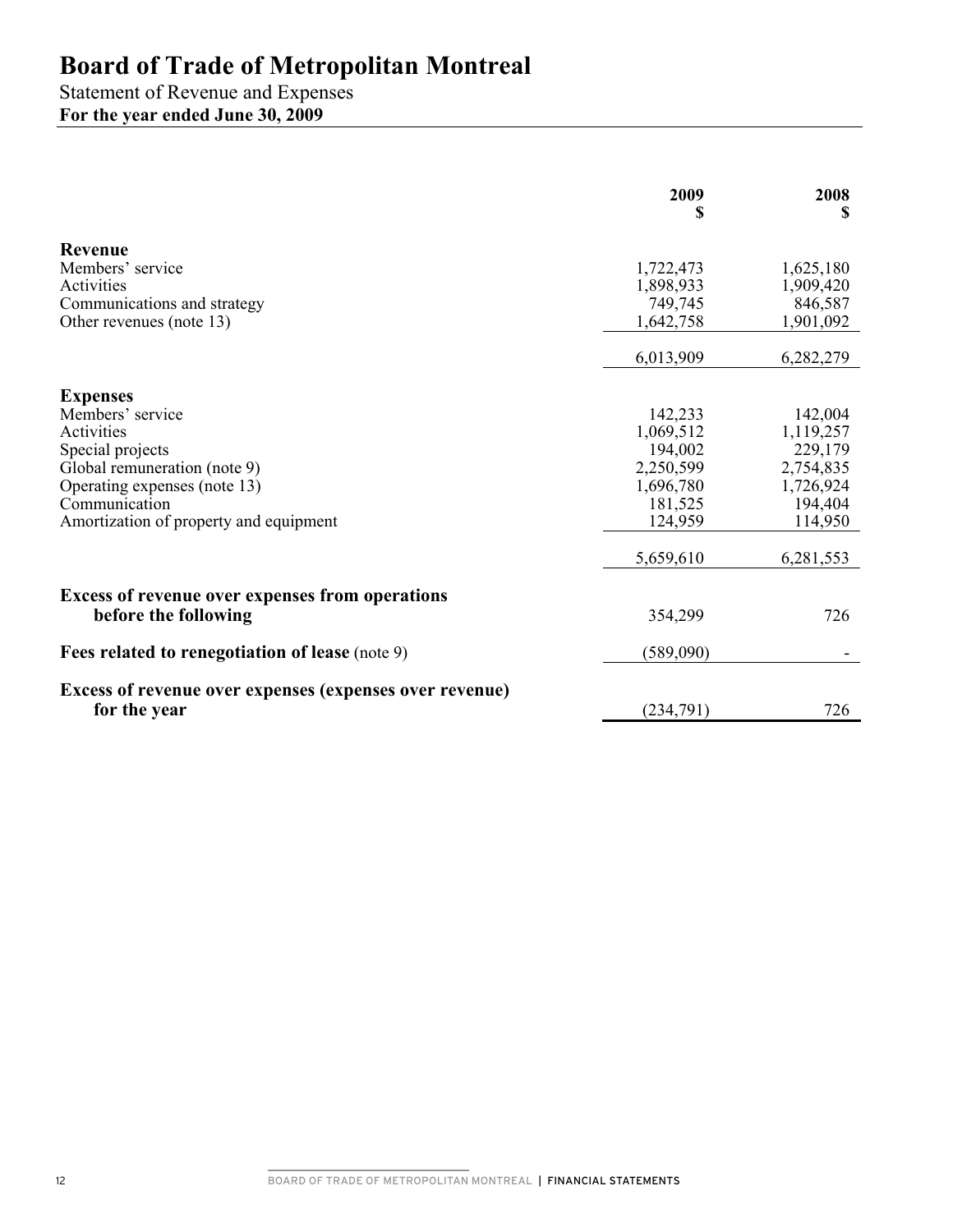# Statement of Surplus

**For the year ended June 30, 2009** 

|                                                                                              |                                               |                                                | 2009         | 2008              |
|----------------------------------------------------------------------------------------------|-----------------------------------------------|------------------------------------------------|--------------|-------------------|
|                                                                                              | Invested in<br>property and<br>equipment<br>ъ | Unappro-<br>priated<br>(overappro-<br>priated) | <b>Total</b> | <b>Total</b><br>S |
| Surplus – Beginning of year                                                                  | 302,847                                       | 386,181                                        | 689,028      | 694,235           |
| Changes in accounting policies -<br>Financial instruments<br>Excess of revenue over expenses |                                               |                                                |              | (5,933)           |
| (expenses over revenue)<br>for the year                                                      | (124, 959)                                    | (109, 832)                                     | (234,791)    | 726               |
| Disposal of property and equipment<br>Acquisition of property and equipment                  | (66, 392)<br>486,270                          | 66,392<br>(486, 270)                           |              |                   |
| Surplus – End of year                                                                        | 597,766                                       | (143, 529)                                     | 454,237      | 689,028           |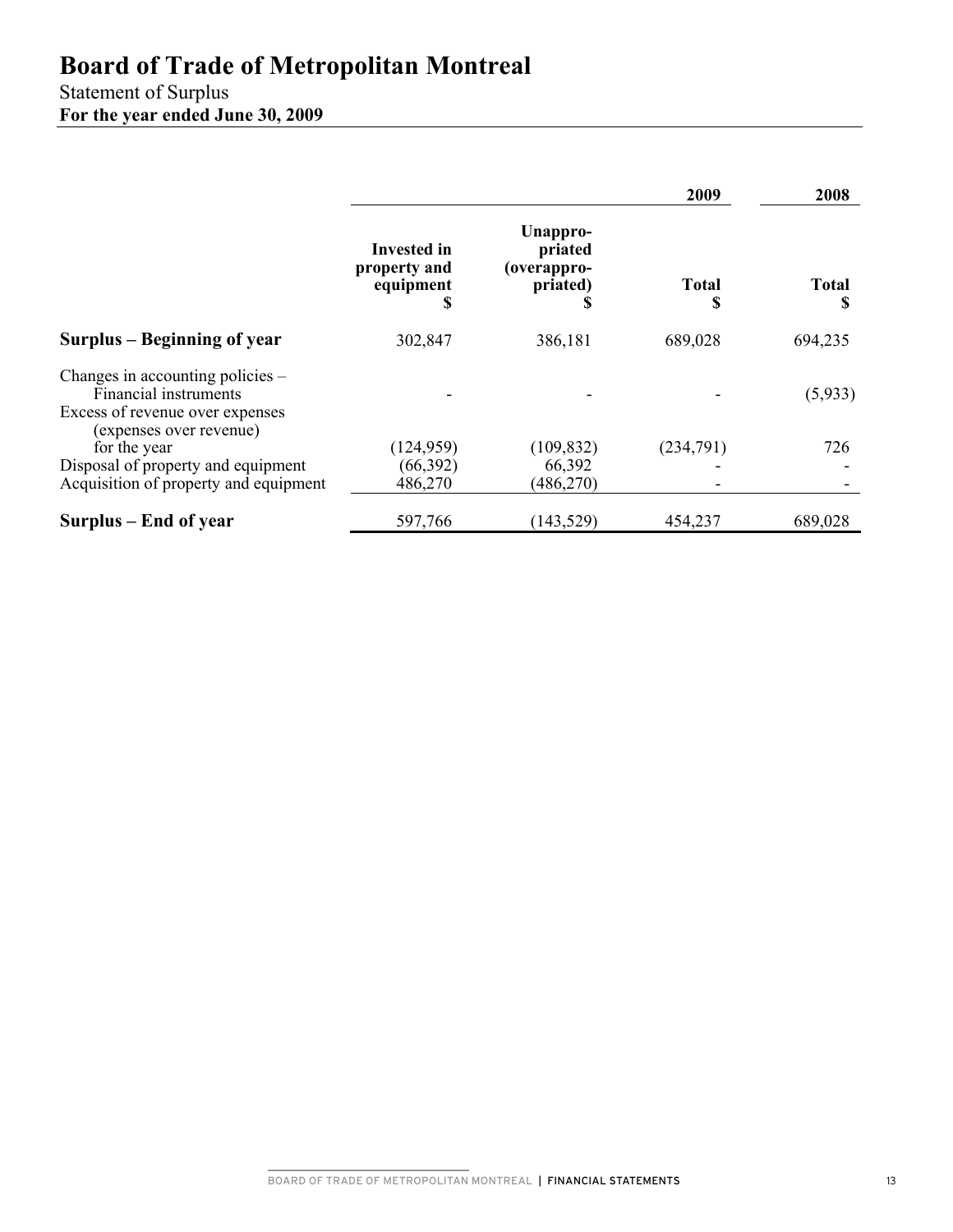Statement of Cash Flows **For the year ended June 30, 2009** 

|                                                                                                                                                                                                                                                                                           | 2009<br>S                                                                 | 2008<br>S                                                     |
|-------------------------------------------------------------------------------------------------------------------------------------------------------------------------------------------------------------------------------------------------------------------------------------------|---------------------------------------------------------------------------|---------------------------------------------------------------|
| <b>Cash flows from</b>                                                                                                                                                                                                                                                                    |                                                                           |                                                               |
| <b>Operating activities</b><br>Excess of revenue over expenses (expenses over revenue) for the year<br>Adjustments for                                                                                                                                                                    | (234,791)                                                                 | 726                                                           |
| Unrealized losses on investments<br>Loss on disposal of investments<br>Reinvested revenue on investments<br>Amortization of property and equipment<br>Amortization of deferred lease inducement and deferred revenue<br>Deferred lease cost<br>Loss on disposal of property and equipment | 38,686<br>9,172<br>(16, 588)<br>124,959<br>(76,508)<br>(16,650)<br>66,392 | 23,351<br>5,624<br>(20, 238)<br>114,950<br>(37, 843)<br>7,324 |
| Change in non-cash working capital items (note 10)                                                                                                                                                                                                                                        | (105, 328)<br>(458, 692)<br>(564, 020)                                    | 93,894<br>260,521<br>354,415                                  |
| <b>Financing activities</b><br>Other long-term liability (note 9)                                                                                                                                                                                                                         | 125,000                                                                   |                                                               |
| <b>Investing activities</b><br>Acquisition of investments<br>Disposal of investments<br>Acquisition of property and equipment (note 6)                                                                                                                                                    | (136, 556)<br>138,248<br>(403, 799)                                       | (388, 912)<br>345,233<br>(78, 394)                            |
| Net increase (decrease) in cash and cash equivalents<br>during the year                                                                                                                                                                                                                   | (402, 107)<br>(841, 127)                                                  | (122, 073)<br>232,342                                         |
| Cash and cash equivalents – Beginning of year                                                                                                                                                                                                                                             | 1,510,432                                                                 | 1,278,090                                                     |
| Cash and cash equivalents – End of year                                                                                                                                                                                                                                                   | 669,305                                                                   | 1,510,432                                                     |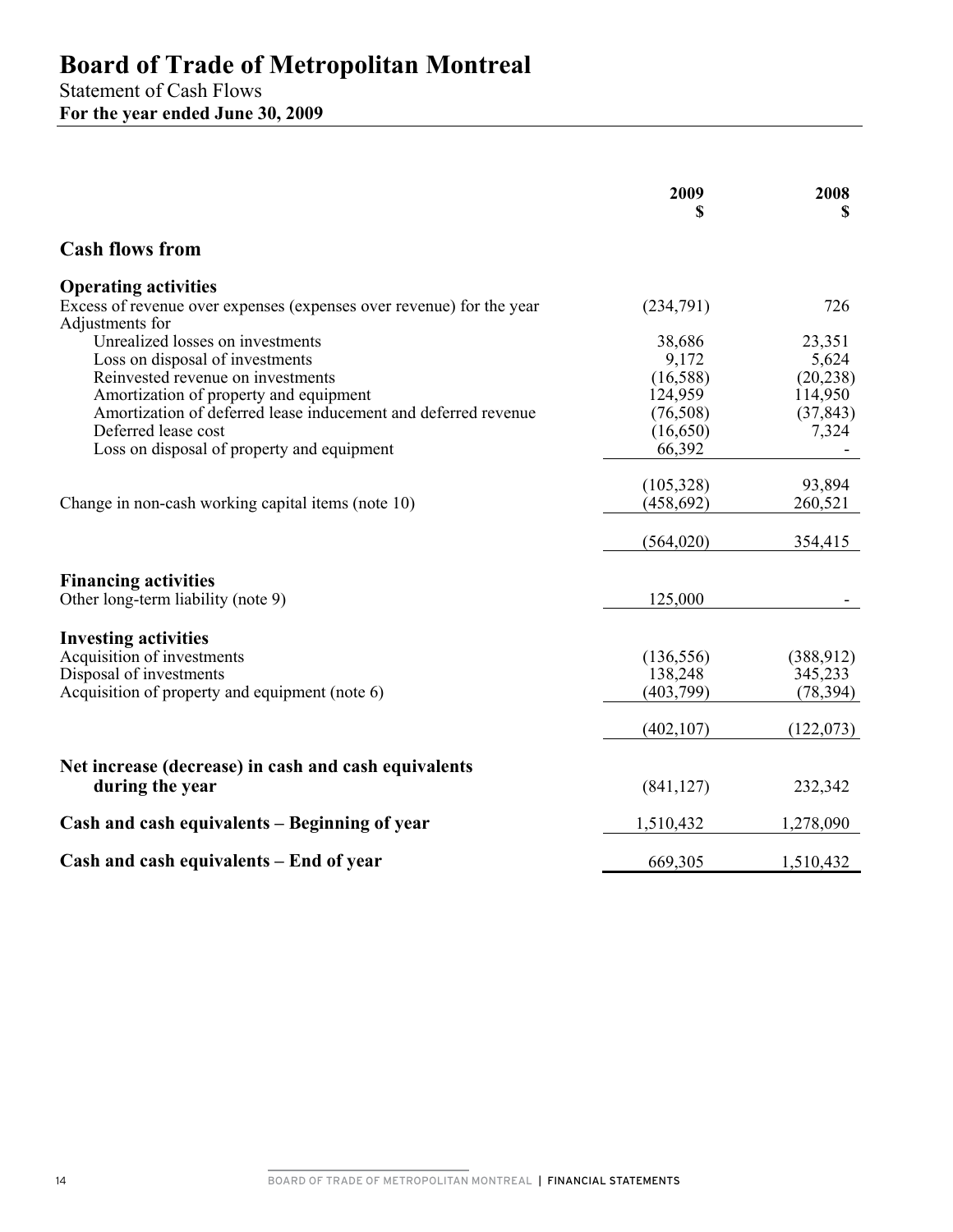Notes to Financial Statements **June 30, 2009** 

### **1 Incorporation and nature of activities**

The Board of Trade of Metropolitan Montreal (the "organization") was constituted under an act amalgamating the Montreal Board of Trade and the Chamber of Commerce of Metropolitan Montreal, which received Royal Assent on June 23, 1992. It is registered as a not-for-profit organization and is therefore exempt from income taxes.

The organization has some 7,000 members. Its primary mission is to represent the interests of the business community of Greater Montréal and to provide individuals, merchants, and businesses of all sizes with a variety of specialized services to help them achieve their full potential in terms of innovation, productivity and competitiveness. The organization is Quebec's leading private economic development organization.

### **2 Significant accounting policies**

#### **Management estimates**

The preparation of financial statements in conformity with Canadian generally accepted accounting principles requires management to make estimates and assumptions that affect the reported amounts of assets and liabilities and disclosure of contingent assets and liabilities at the date of the financial statements and the reported amounts of revenues and expenses in the reporting periods. Actual results may differ from those estimates.

#### **Credit risk**

The organization performs a continual evaluation of its customers' credit and records an allowance for doubtful accounts as required. Management considers there to be no significant credit risk as at June 30, 2009.

#### **Interest rate risk**

Cash and cash equivalents **Fixed and variable interest rates** Fixed and variable interest rates Accounts receivable Accounts receivable Non-interest bearing<br>Investments Note 5 Investments Note 5 Accounts payable Non-interest bearing Non-interest bearing

#### **Financial instruments**

Financial assets are initially recorded at their fair value and their revaluation depends on their classification, as described hereafter. Their classification depends on the object concerned when the financial instrument was acquired or issued, their characteristics and their designation by the organization. The accounting at the date of payment is used. Financial liabilities are recorded at cost.

• Cash and cash equivalents and investments other than investments in controlled interest entities are classified as held-for-trading assets. They are presented at fair value, and the gains or losses related to the revaluation at the end of each period are included in revenue and expenses.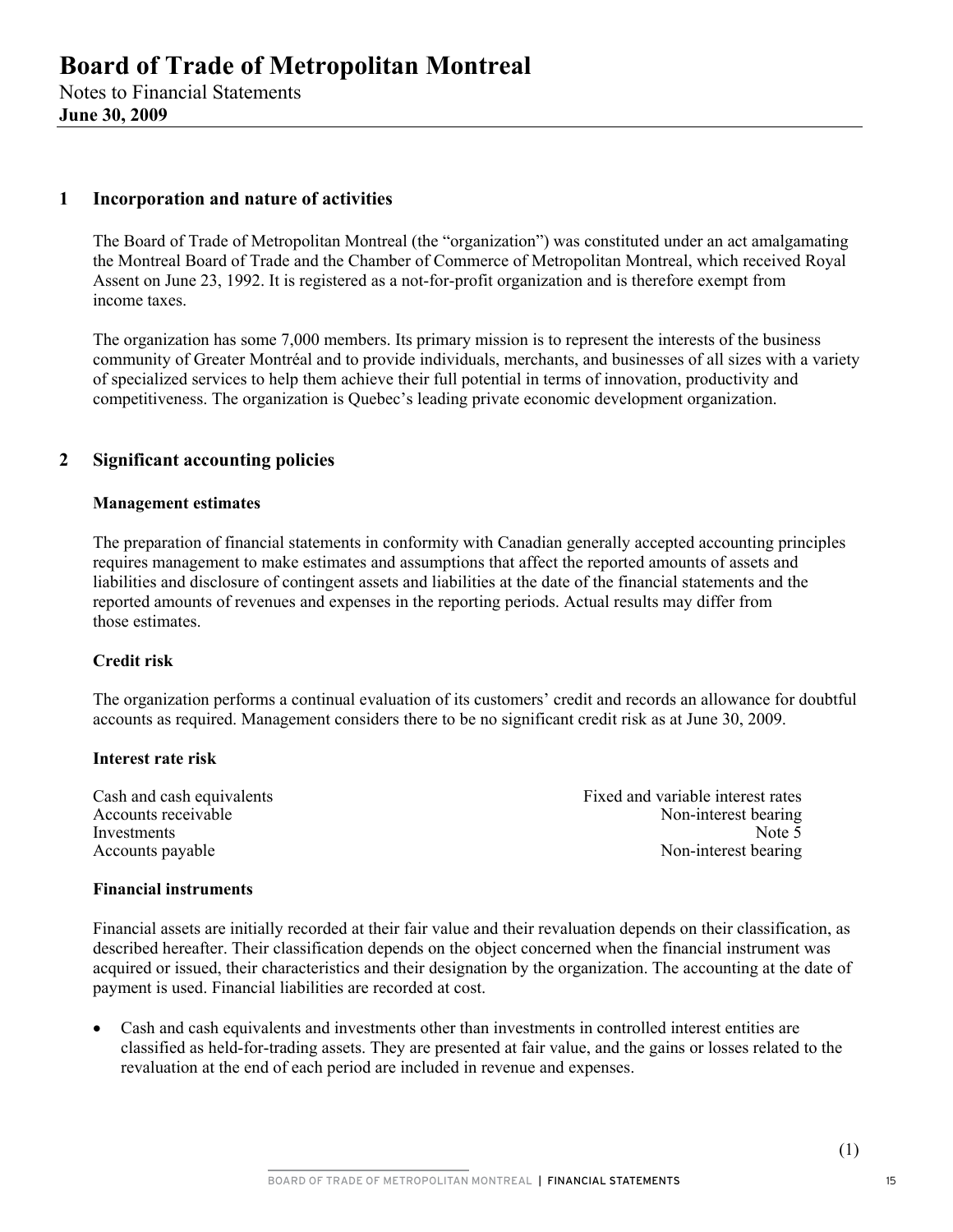- Accounts receivable are classified as loans and receivables. After being initially recorded at fair value, they are evaluated at cost after amortization using the effective interest rate method. For the organization, the amortized cost is generally the cost due to the short-term maturity.
- Accounts payable are classified as other financial liabilities. They are initially evaluated at fair value, and future evaluations are done at cost after amortization using the effective interest rate method. For the organization, the amortized cost is generally the cost due to the short-term maturity.

Furthermore, the organization has elected to continue to apply Canadian Institute of Chartered Accountants ("CICA") Handbook Section 3861, "Financial Instruments – Disclosure and Presentation", as permitted for notfor-profit organizations under recently issued sections 3862 and 3863 on disclosures and presentation of financial instruments.

#### **Cash and cash equivalents**

Cash and cash equivalents include bank balances and short-term liquid investments with maturities of three months or less.

#### **Revenue recognition**

The organization follows the deferral method of accounting for contributions. Restricted contributions are recognized as revenue in the year in which the related expenses are incurred. Unrestricted contributions are recognized as revenue when received or receivable if the amount to be received can be reasonably estimated and collection is reasonably assured.

#### **Property and equipment**

Property and equipment are accounted for at cost.

Amortization of property and equipment is based on their estimated useful lives using the straight-line method at the following rates or terms:

| Computer equipment             | $33\frac{1}{3}\%$                  |
|--------------------------------|------------------------------------|
| Software and website           | 20% and $33\frac{1}{3}\%$          |
| Office furniture and equipment | 20%                                |
| Leasehold improvements         | Over the balance of the lease term |

#### **Deferred revenue**

Short-term deferred revenue, comprising revenue from activities which extend over a period of two years and revenue from sponsors, is credited to revenue as the related expenses are incurred or as the services are rendered.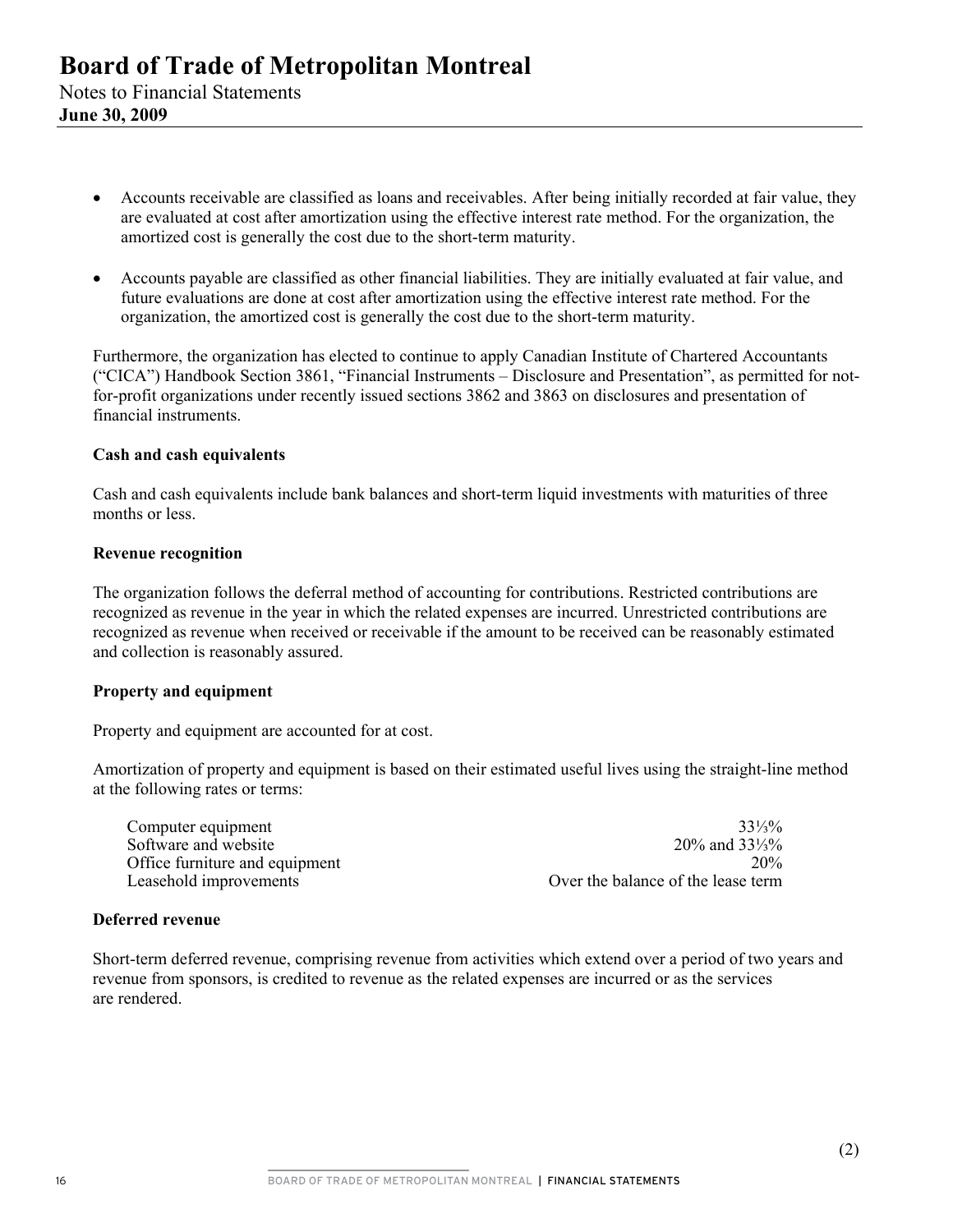> Long-term deferred revenue reflects the terms of the agreement reached between the City of Montréal and Parking Montreal, Limited Partnership of which the organization is the sole limited partner. The limited partnership has recorded goodwill amounting to \$499,500 in favour of the organization in recognition of its contribution to the creation of the entity as well as its know-how and its financing of the enterprise. This goodwill is capitalized as part of the cost of the investment in Parking Montreal, Limited Partnership. Offsetting deferred revenue is amortized on a straight-line basis over the life of the agreement, namely 30 years, beginning July 1, 1995.

### **Deferred lease inducements**

The deferred lease inducements are amortized over the balance of the terms of the leases using the straightline method.

#### **Non-monetary transactions**

Goods and services received free of charge are not accounted for in the financial statements.

## **3 Accounting policies adopted during the year**

Section 1400, "General Standards of Financial Statement Presentation"

In June 2007, the CICA amended Section 1400 of its Handbook to include requirements to assess an entity's ability to continue as a going concern and disclose any material uncertainties that cast doubt on its ability to continue as such. The organization adopted this new standard on July 1, 2008. It performed such an assessment, and no additional disclosures are required.

Section 1535, "Capital Disclosures"

On July 1, 2008, the organization adopted the provisions of Section 1535, which establishes standards for disclosing qualitative and quantitative information about an entity's capital and how it is managed. The organization manages its capital with the objectives of:

- safeguarding its ability to continue to support program expenses;
- funding current and future operations; and
- ensuring that the organization is able to meet its financial obligations as they become due.

The organization's capital structure as at June 30, 2009 consists of overappropriated surplus in the amount of \$143,529.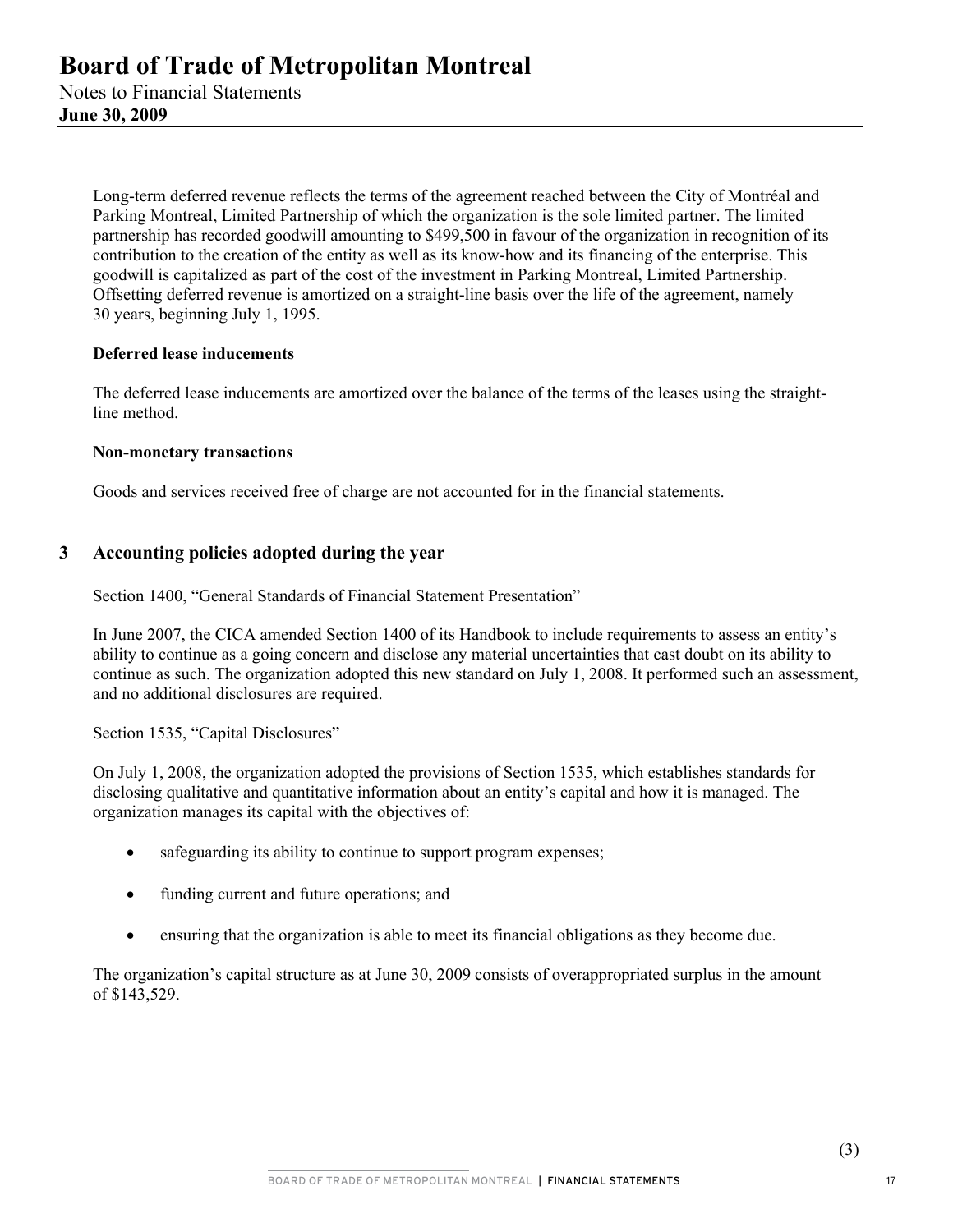## **4 Accounts receivable**

|                                                                                             | 2009<br>Œ           | 2008                   |
|---------------------------------------------------------------------------------------------|---------------------|------------------------|
| Accounts receivable<br>Allowance for doubtful accounts                                      | 378,090<br>(15,000) | 395,017<br>(15,000)    |
| Board of Trade of Metropolitan Montreal Foundation                                          | 363,090             | 380,017<br>45,754      |
| Centre d'affaires Info entreprises<br>World Trade Centre Montréal Inc.<br>Fonds Ville-Marie | 351,144<br>502,695  | 48,674<br>84,920<br>18 |
|                                                                                             | 1,216,929           | 559,383                |

### **5 Investments**

The organization's investments are as follows:

|                                                      | 2009<br>\$ | 2008<br>S |
|------------------------------------------------------|------------|-----------|
| Investments in monetary funds of Fiera Capital Inc., |            |           |
| at fair value                                        | 37,594     | 23,985    |
| Money market                                         | 158,167    | 160,875   |
| Canadian bonds                                       | 79,083     | 109,125   |
| Canadian shares                                      | 73,316     | 87,137    |
| International diversified shares                     |            |           |
| Investment in Accesum inc. and its subsidiary,       |            |           |
| Parking Montreal, Limited Partnership                | 500,100    | 500,100   |
| Investment in World Trade Centre Montréal Inc.       | 7,500      | 7,500     |
|                                                      | 855,760    | 888,722   |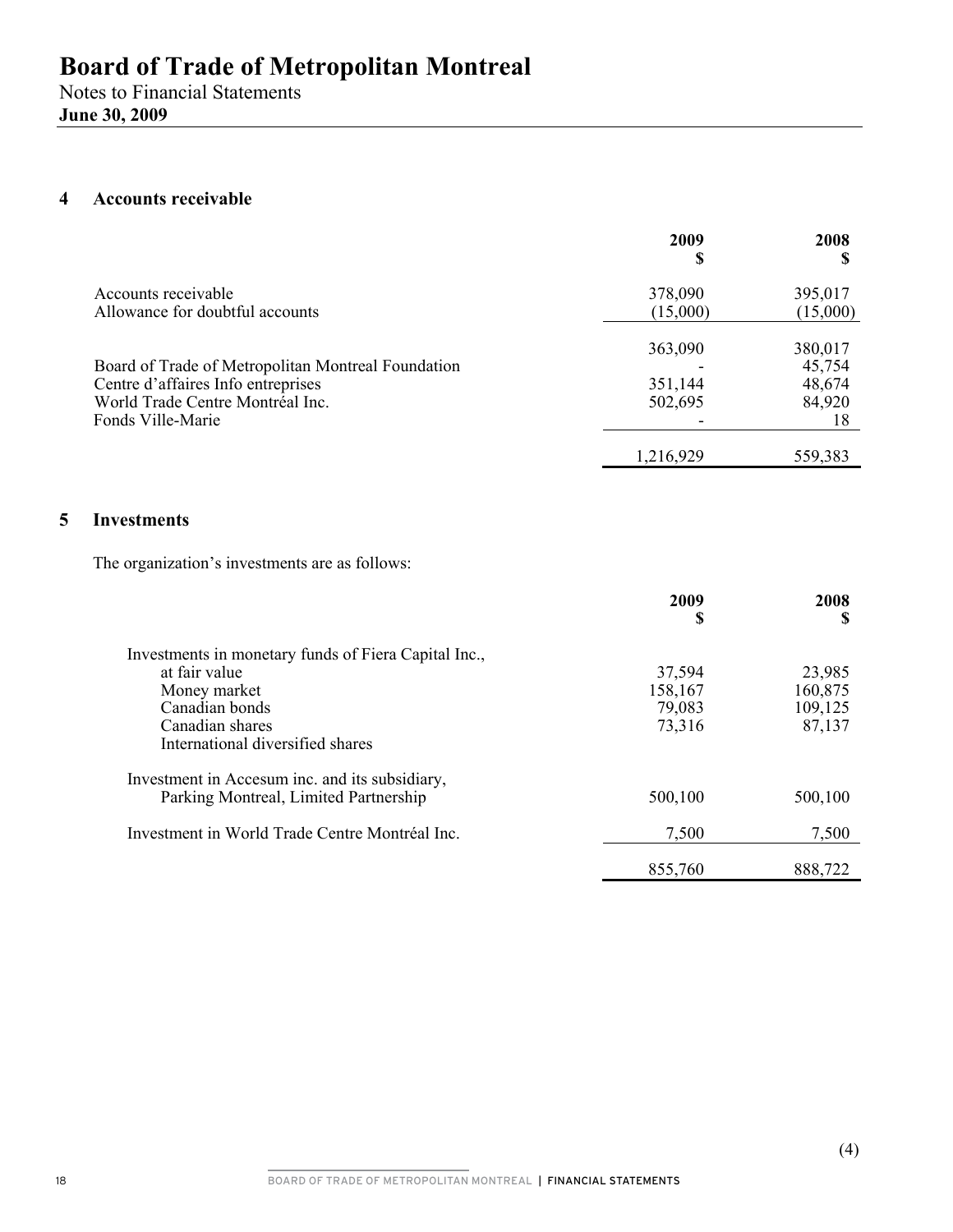## **6 Property and equipment**

|                                          |            |                                  | 2009             | 2008            |
|------------------------------------------|------------|----------------------------------|------------------|-----------------|
|                                          | Cost<br>\$ | Accumulated<br>amortization<br>S | <b>Net</b><br>\$ | <b>Net</b><br>S |
| Computer equipment                       | 103,711    | 82,507                           | 21,204           | 38,454          |
| Software and website<br>Office furniture | 94,089     | 64,286                           | 29,803           | 37,645          |
| and equipment                            | 153,744    | 37,416                           | 116,328          | 64,219          |
| Leasehold improvements                   | 623,402    | 192,971                          | 430,431          | 162,529         |
|                                          | 974,946    | 377,180                          | 597,766          | 302,847         |

During the year, the organization acquired property and equipment in the amount of \$486,270, of which \$82,471 remains unpaid as at June 30, 2009.

## **7 Credit facility**

As at June 30, 2009, the organization had a credit facility of \$300,000, bearing interest at prime rate and renewable on December 31, 2009. A first ranking moveable hypothec on the universality of the organization's present and future accounts receivable has been given as security for that credit facility. As at June 30, 2009, the credit facility was not used.

## **8 Accounts payable**

|                                    | 2009<br>S        | 2008<br>S |
|------------------------------------|------------------|-----------|
| Trade and accrued charges          | 326,312          | 375,204   |
| Salaries and vacation pay          | 264,669          | 392,249   |
| Indemnity (note 9)<br>Sales taxes  | 125,000<br>6,104 | 36,332    |
|                                    |                  |           |
|                                    | 722,085          | 803,785   |
| World Trade Centre Montréal Inc.   | 269,405          | 239,315   |
| Centre d'affaires Info entreprises | 50,795           | 105       |
|                                    |                  |           |
|                                    | 1,042,285        | 1,043,205 |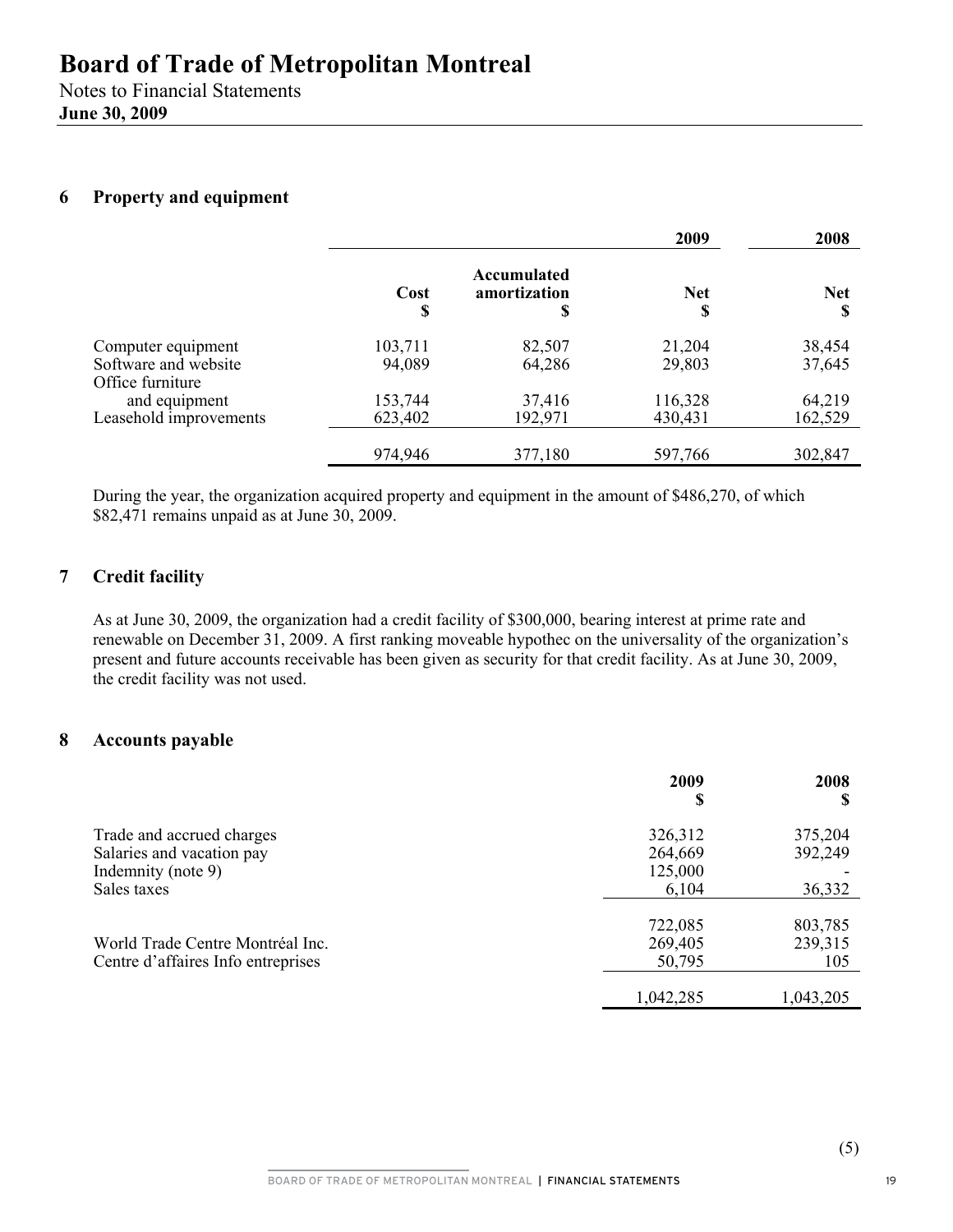## **9 Restructuring**

As a result of a decrease in government sources funding, the organization re-examined its structure in 2008 to reduce salaries in order to increase the profitability of its operations. Layoffs were made in various departments but do not represent closing of operations. Related severance pay in the amount of \$80,769 has been included in 2008 in Global remuneration.

During the year, the organization renegotiated their lease agreement to reduce office rental areas. The costs related to the renegotiation of the lease amount to \$589,090 and include an indemnity, a writeoff of leasehold improvements and a writeoff of deferred lease inducements. As at June 30, 2009, an indemnity in the amount of \$250,000 remains unpaid, from which a portion of \$125,000, payable on December 1, 2010, is presented as Other long-term liability.

## **10 Change in non-cash working capital items**

|                                            | 2009       | 2008     |
|--------------------------------------------|------------|----------|
| Decrease (increase) in accounts receivable | (657, 546) | 267,299  |
| Decrease in prepaid expenses               | 9,657      | 29,920   |
| Decrease in accounts payable (note 6)      | (83,391)   | (87,991) |
| Increase in deferred membership dues       | 53,906     | 52,077   |
| Increase (decrease) in deferred revenue    | 218,682    | (784)    |
|                                            | (458, 692) | 260,521  |

## **11 Commitments**

The organization has lease commitments with a balance of \$1,648,936. Minimum payments payable over the next five years are as follows:

|      | \$      |
|------|---------|
| 2010 | 364,296 |
| 2011 | 366,580 |
| 2012 | 372,671 |
| 2013 | 374,955 |
| 2014 | 170,434 |
|      |         |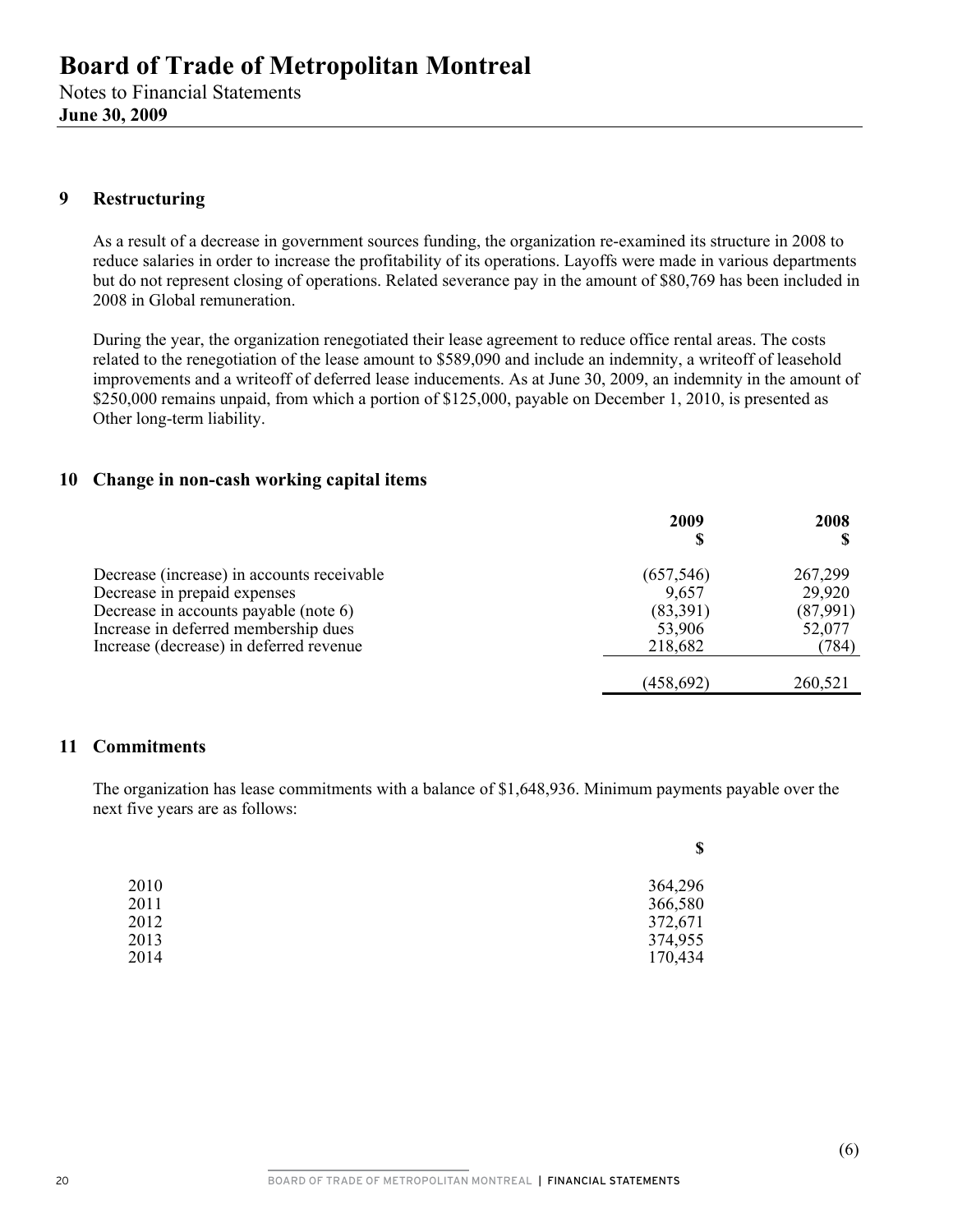### **12 Controlled and economic interest entities**

The organization controls World Trade Centre Montréal Inc., Fonds Ville-Marie, Centre d'affaires Info enterprises and Board of Trade of Metropolitan Montreal Foundation since the organization appoints the majority of the members of the boards of directors as provided by the constitutional bylaws of the entities. In addition, the organization controls its wholly owned subsidiary, Accesum inc., and Parking Montreal, Limited Partnership.

The above-mentioned entities have not been consolidated in the organization's financial statements. The condensed financial statements of the controlled entities are as follows for the fiscal year indicated.

### **World Trade Centre Montréal Inc.**

World Trade Centre Montréal Inc. is a not-for-profit organization whose mandate is to train, advise and support companies, sectoral associations, institutions and economic development organizations across Quebec and other provinces in Canada in their efforts to penetrate foreign markets. World Trade Centre Montréal Inc. is fully integrated into the network of World Trade Centers.

|                                                                      | 2009<br>S              | 2008<br>S                          |
|----------------------------------------------------------------------|------------------------|------------------------------------|
| <b>Balance sheet</b>                                                 |                        |                                    |
| Total assets                                                         | 960,723                | 826,063                            |
| <b>Total liabilities</b><br>Total surplus                            | 795,030<br>165,693     | 669,537<br>156,526                 |
|                                                                      | 960,723                | 826,063                            |
| <b>Revenue and expenses</b>                                          |                        |                                    |
| Total revenue<br>Total expenses                                      | 2,409,745<br>2,400,578 | 2,681,927<br>2,682,097             |
| Excess of revenue over expenses (expenses over revenue)              | 9,167                  | (170)                              |
| <b>Cash flows</b>                                                    |                        |                                    |
| Operating activities<br>Investing activities<br>Financing activities | (8,592)                | (44, 952)<br>(4, 439)<br>(48, 010) |
| Net change in cash and cash equivalents                              | (8, 592)               | (97, 401)                          |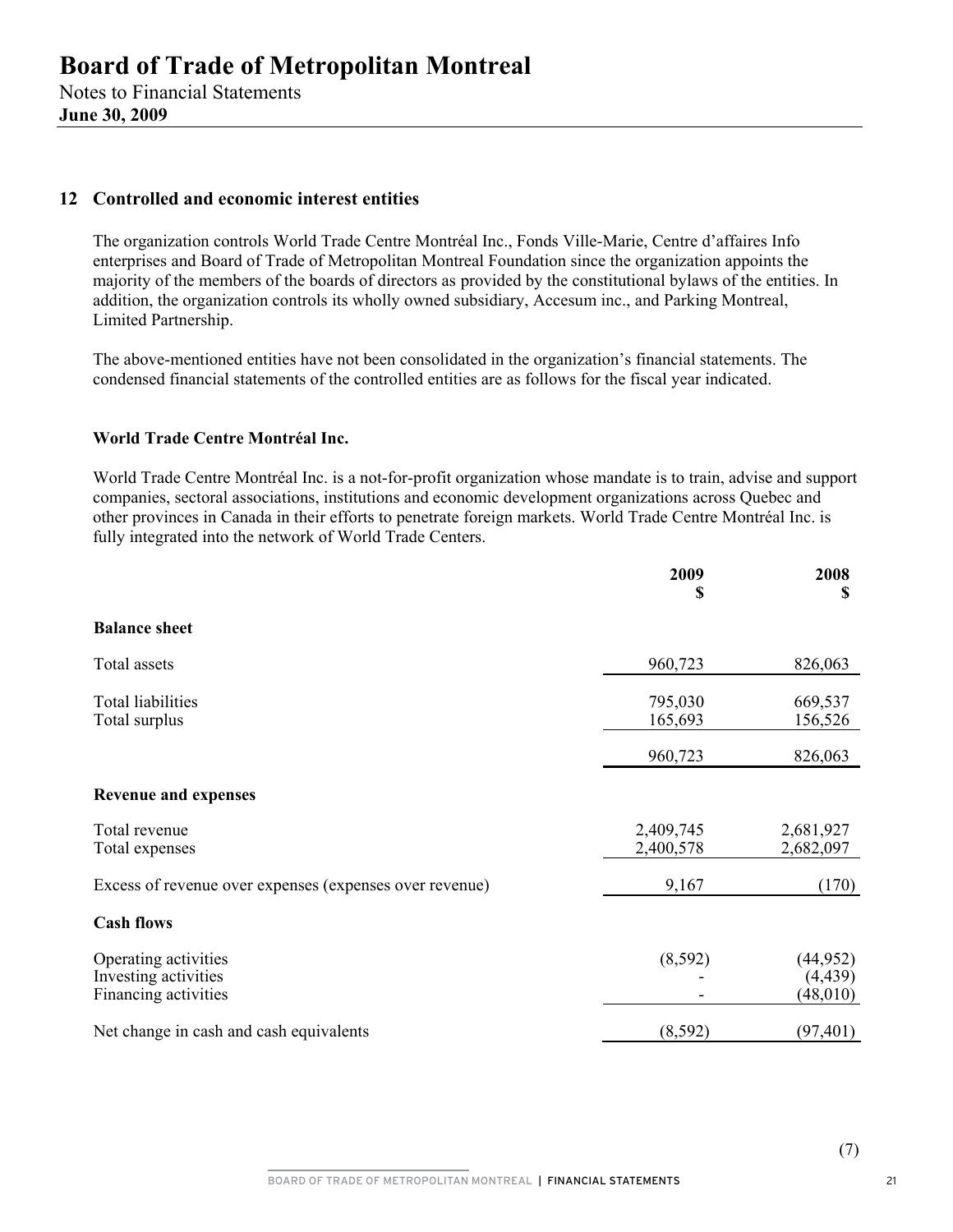Notes to Financial Statements **June 30, 2009** 

#### **Fonds Ville-Marie**

Fonds Ville-Marie is a not-for-profit organization which promotes the socio-economic development of Montréal.

|                                                         | 2009<br>\$             | 2008<br>S            |
|---------------------------------------------------------|------------------------|----------------------|
| <b>Balance sheet</b>                                    |                        |                      |
| Total assets                                            | 1,988,803              | 2,210,442            |
| <b>Total liabilities</b><br>Total net assets            | 82,152<br>1,906,651    | 132,326<br>2,078,116 |
|                                                         | 1,988,803              | 2,210,442            |
| <b>Revenue and expenses</b>                             |                        |                      |
| Total revenue<br>Total expenses                         | 803,143<br>845,447     | 824,514<br>774,203   |
| Excess of revenue over expenses (expenses over revenue) | (42, 304)              | 50,311               |
| <b>Cash flows</b>                                       |                        |                      |
| Operating activities<br>Investing activities            | (91, 058)<br>(39, 783) | 85,841<br>(161, 115) |
| Decrease in cash and cash equivalents                   | (130, 841)             | (75, 274)            |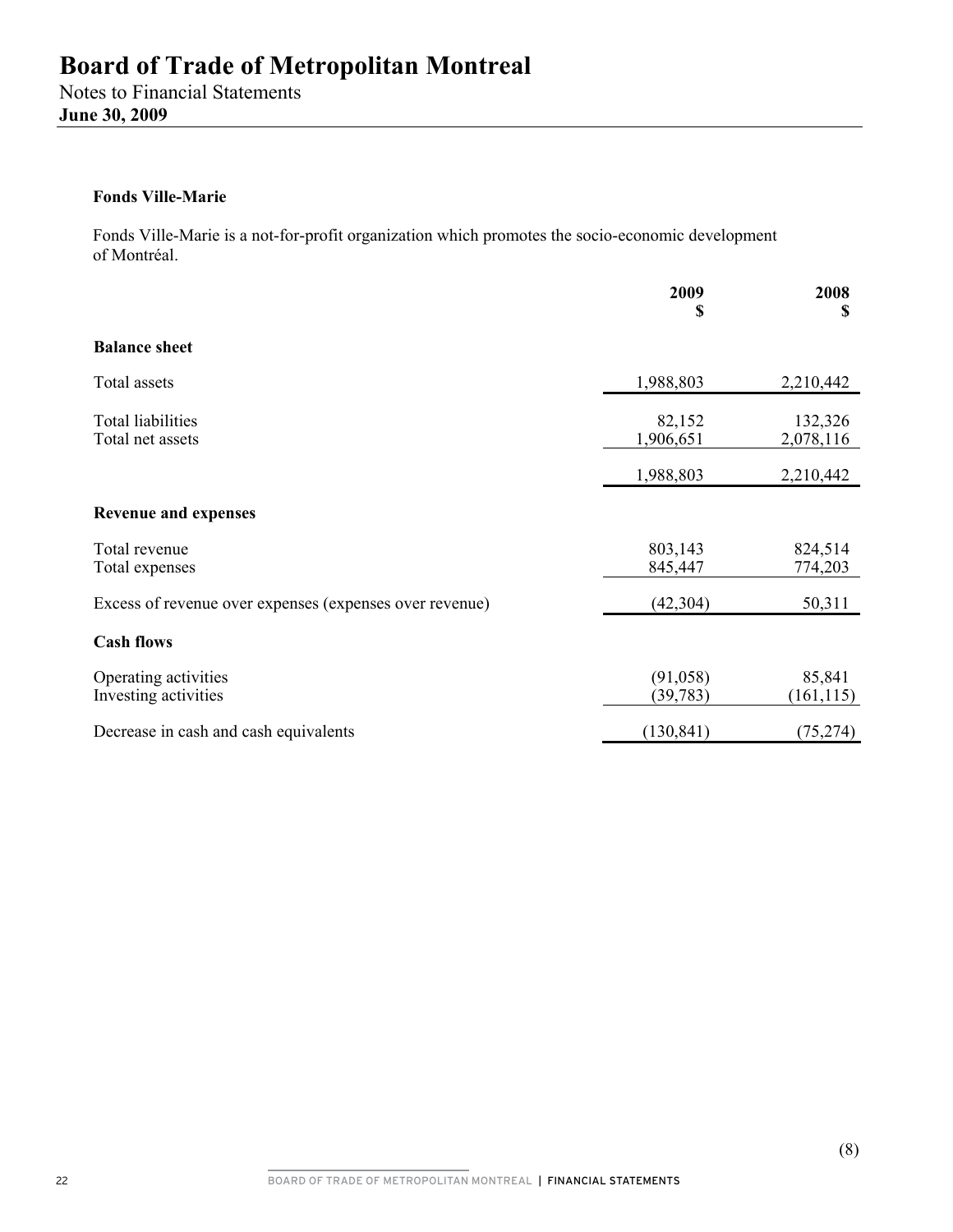#### **Centre d'affaires Info entreprises**

Centre d'affaires Info entreprises is a not-for-profit organization whose mandate is to provide businesses in all regions of Canada with business information on provincial and federal government programs, services and regulations.

|                                           | March 31,<br>2009<br>\$ | March 31,<br>2008<br>\$ |
|-------------------------------------------|-------------------------|-------------------------|
| <b>Balance sheet</b>                      |                         |                         |
| Total assets                              | 330,484                 | 171,039                 |
| <b>Total liabilities</b><br>Total surplus | 301,147<br>29,337       | 146,220<br>24,819       |
|                                           | 330,484                 | 171,039                 |
| <b>Revenue and expenses</b>               |                         |                         |
| Total revenue<br>Total expenses           | 1,464,295<br>1,459,777  | 1,334,958<br>1,331,071  |
| Excess of revenue over expenses           | 4,518                   | 3,887                   |
| <b>Cash flows</b>                         |                         |                         |
| Net change in cash and cash equivalents   | (80, 807)               | 25,020                  |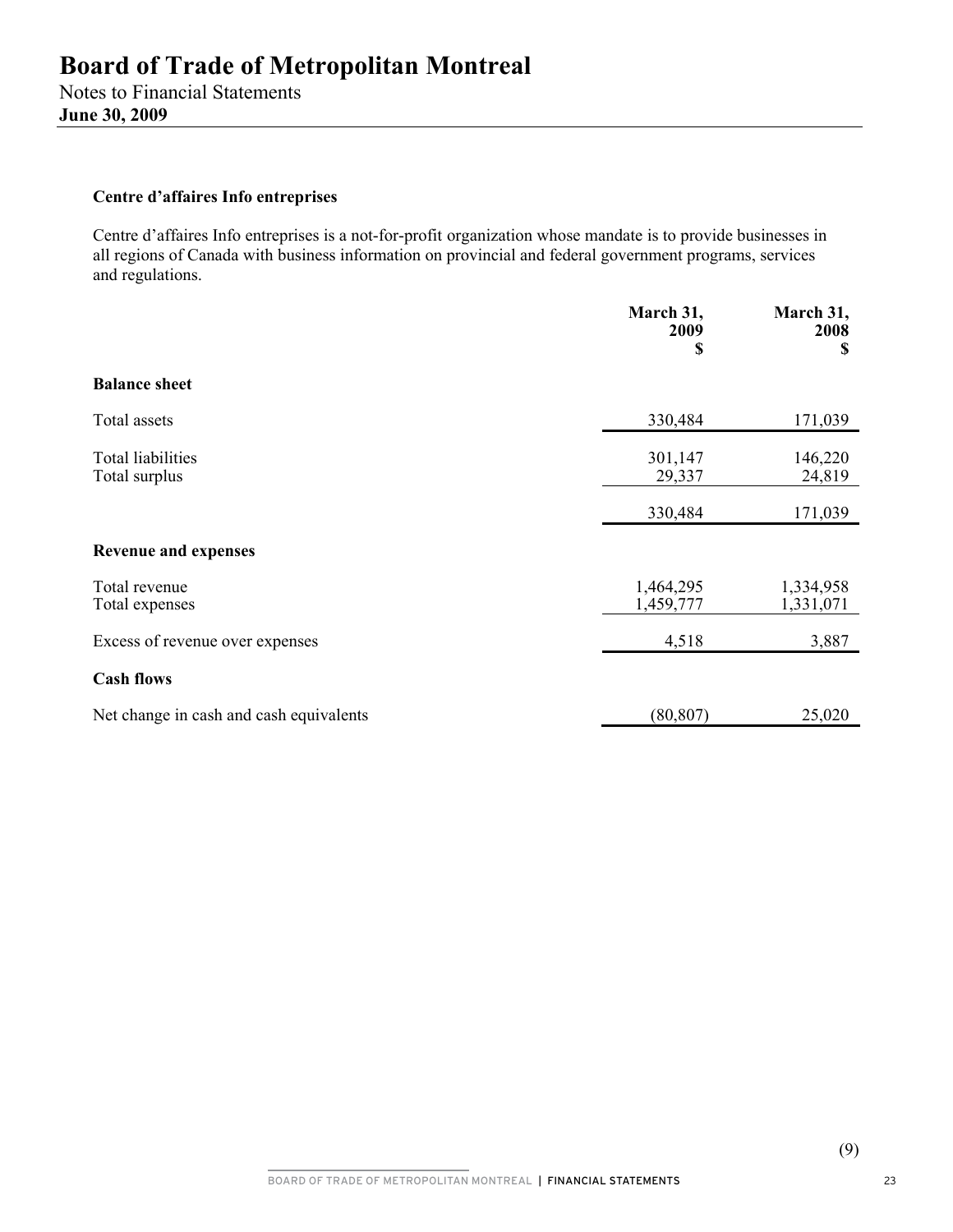#### **Accesum inc.**

Accesum inc. is a business corporation incorporated with the main purpose of acting as a general partner to Parking Montreal, Limited Partnership. The latter operates and manages the activities related to tariff parking in accordance with the terms of an agreement with the City of Montréal. The combined financial statements of Accesum inc. and Parking Montreal, Limited Partnership are as follows:

|                                                                      | December 31,<br>2008<br>\$              | December 31,<br>2007<br>\$                  |
|----------------------------------------------------------------------|-----------------------------------------|---------------------------------------------|
| <b>Balance sheet</b>                                                 |                                         |                                             |
| Total assets                                                         | 76,302,554                              | 80,277,242                                  |
| Total liabilities<br>Total capital                                   | 75,802,453<br>500,101                   | 79,777,141<br>500,101                       |
|                                                                      | 76,302,554                              | 80,277,242                                  |
| <b>Revenue and expenses</b>                                          |                                         |                                             |
| Total revenue<br>Total expenses                                      | 57,874,549<br>57,574,549                | 57,624,090<br>57,324,090                    |
| Excess of revenue over expenses                                      | 300,000                                 | 300,000                                     |
| <b>Cash flows</b>                                                    |                                         |                                             |
| Operating activities<br>Investing activities<br>Financing activities | 5,644,617<br>(1,521,509)<br>(3,333,333) | 21,953,156<br>(19, 181, 500)<br>(3,333,333) |
| Net change in cash and cash equivalents                              | 789,775                                 | (561, 677)                                  |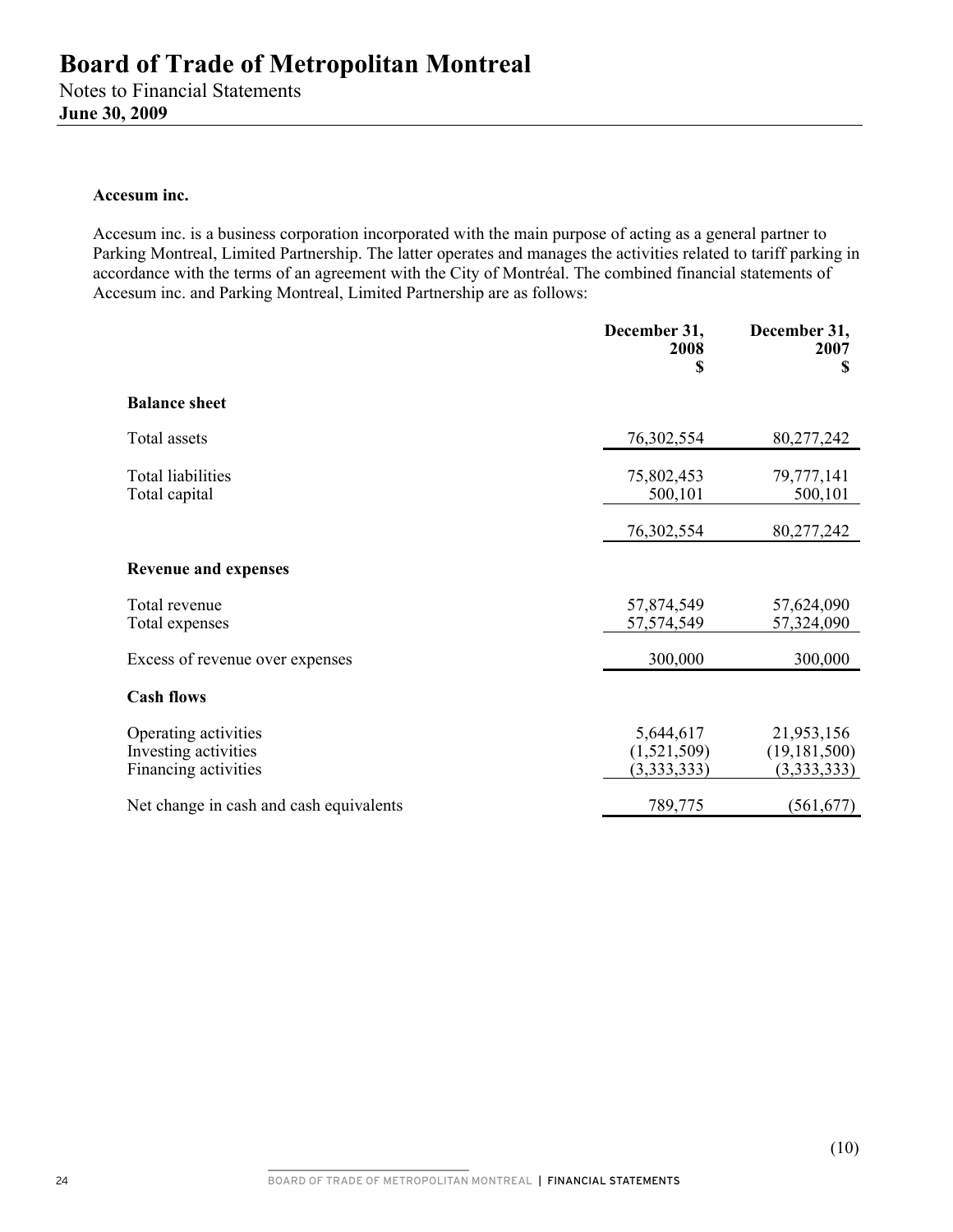#### **Board of Trade of Metropolitan Montreal Foundation**

The organization has an economic interest in the Board of Trade of Metropolitan Montreal Foundation due to the fact that the Foundation manages its assets and allocates its revenue in order to secure the long-term financial viability of the organization.

|                                                 | 2009<br>\$            | 2008<br>\$           |
|-------------------------------------------------|-----------------------|----------------------|
| <b>Balance sheet</b>                            |                       |                      |
| Total assets                                    | 3,457,194             | 3,907,848            |
| <b>Total liabilities</b><br>Total net assets    | 2,562<br>3,454,632    | 49,910<br>3,857,938  |
|                                                 | 3,457,194             | 3,907,848            |
| <b>Revenue and expenses</b>                     |                       |                      |
| Total revenue<br>Total expenses                 | 481,340<br>884,646    | 207,768<br>447,804   |
| Excess of expenses over revenue                 | (403, 306)            | (240, 036)           |
| <b>Cash flows</b>                               |                       |                      |
| Operating activities<br>Investing activities    | (251, 424)<br>251,194 | (138,209)<br>139,776 |
| Net change in cash and cash equivalents in cash | (230)                 | 1,567                |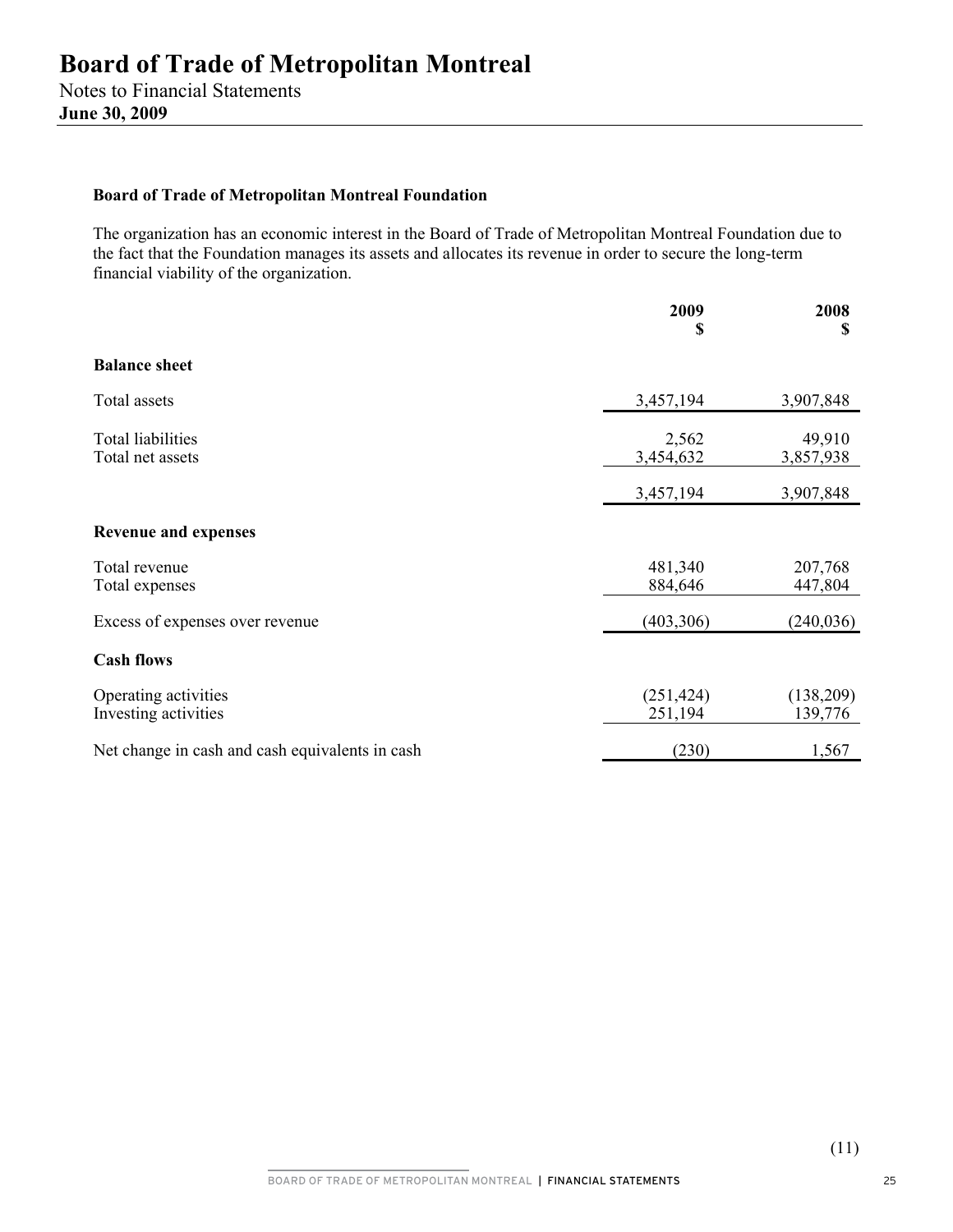## **13 Related party transactions**

The principal transactions concluded between controlled entities and the organization during the year are as follows:

|                                                    | 2009<br>S | 2008    |
|----------------------------------------------------|-----------|---------|
|                                                    |           | S       |
| Revenue                                            |           |         |
| Management fees                                    | 537,865   | 675,618 |
| Royalties                                          | 400,000   | 400,000 |
| Interest                                           |           | 2,373   |
| Contribution                                       | 175,000   | 175,000 |
| Rent                                               | 419,251   | 423,000 |
| <b>Others</b>                                      | 60,000    | 60,000  |
| Expenses                                           |           |         |
| Contribution to World Trade Centre Montréal Inc.   | 255,217   | 226,500 |
| Contribution to Centre d'affaires Info entreprises | 50,000    |         |

Revenues from controlled entities amount to \$1,592,108 (2008 – \$1,735,991) and are included in Other revenues.

Expenses from controlled entities amount to \$305,217 (2008 – \$226,500) and are included in Operating expenses.

These transactions were recorded at the exchange amount, which is the amount of consideration established and agreed to by the related parties.

## **14 Comparative figures**

Certain comparative figures have been reclassified to conform to the financial statement presentation adopted as at and for the year ended June 30, 2009.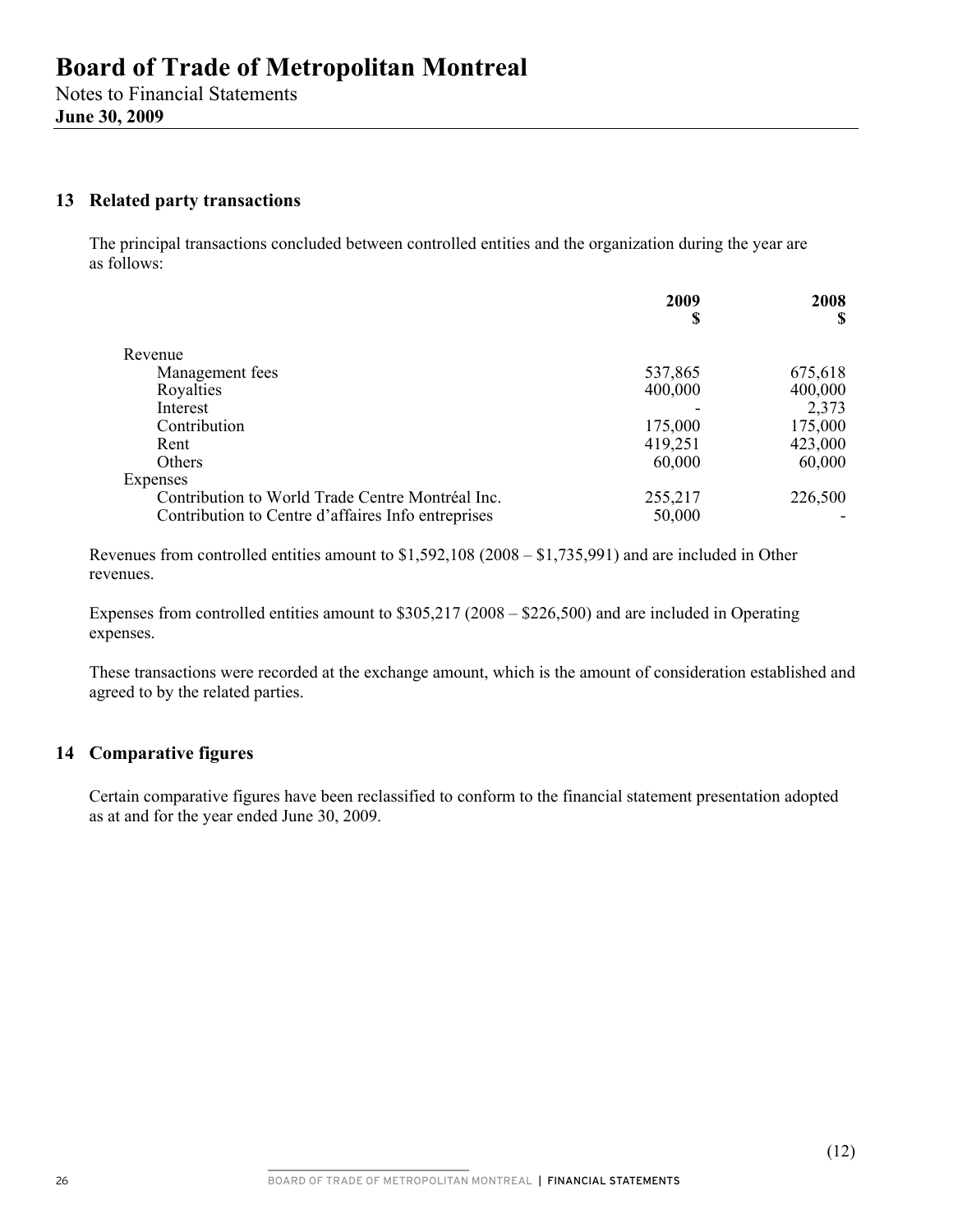## BOARD OF DIRECTORS

OF THE BOARD OF TRADE OF METROPOLITAN MONTREAL Proposed for 2009-2010

According to the by-law 34 of the Code of Administrative by-laws of the Board of Trade, the nominating committee is proposing to the members the following candidates to serve on the board of directors for fiscal year 2009-2010

Dimitri Antonopoulos Vice-President, Marketing, Hotel and Restaurant Development The Antonopoulos Group

Hubert Bolduc Vice-president, Communications and Public Affairs Cascades Inc.

Robert Desbiens Executive Vice-President, Corporate Strategies R3D Consulting Inc.

Michel Leblanc President and CEO Board of Trade of Metropolitan Montreal

Heather Munroe-Blum Principal and Vice-Chancellor McGill University

Rémi Racine President and CEO A2M

Sylvain Vincent Managing Partner, Eastern Canada and Member of Canadian Executive Committee Ernst & Young LLP

Christiane Bergevin Executive Vice-President, Strategic Partnerships, Office of the President Desjardins Group

Manon Brouillette Executive Vice-President, Strategy and Market Development Videotron Ltd.

François Giroux President and CEO Allianz Madvac Inc.

Jean-Marc Léger

President Léger Marketing

Michel Patry Director HEC Montréal

Erik Ryan Senior Vice-President,

Rio Tinto Alcan

Communications and External Relations

Marc-André Blanchard Managing Partner, Quebec Region McCarthy Tétrault

Charles-Mathieu Brunelle Executive Director Montréal's Nature Museums

Michael Goodman President and Founder Michael Goodman Executive Search

Luc Martin Manufacturing Practice Leader–Canada Deloitte & Touche

Daniel Peritz Senior Vice-President, Montréal Canderel Management Inc.

Luc Sabbatini President Astral Media Affichage Stéphane Boisvert President, Bell Business Markets Bell Canada

Isabelle Courville President Hydro-Québec TransÉnergie

Joseph Iannicelli President and Chief Executive Officer The Standard Life Assurance Company of Canada

Caroline Ménard President Jeune Chambre de commerce de Montréal

Lorraine Pintal Artistic and General Director Théâtre du Nouveau Monde

Javier San Juan President and Chief Executive Officer L'Oréal Canada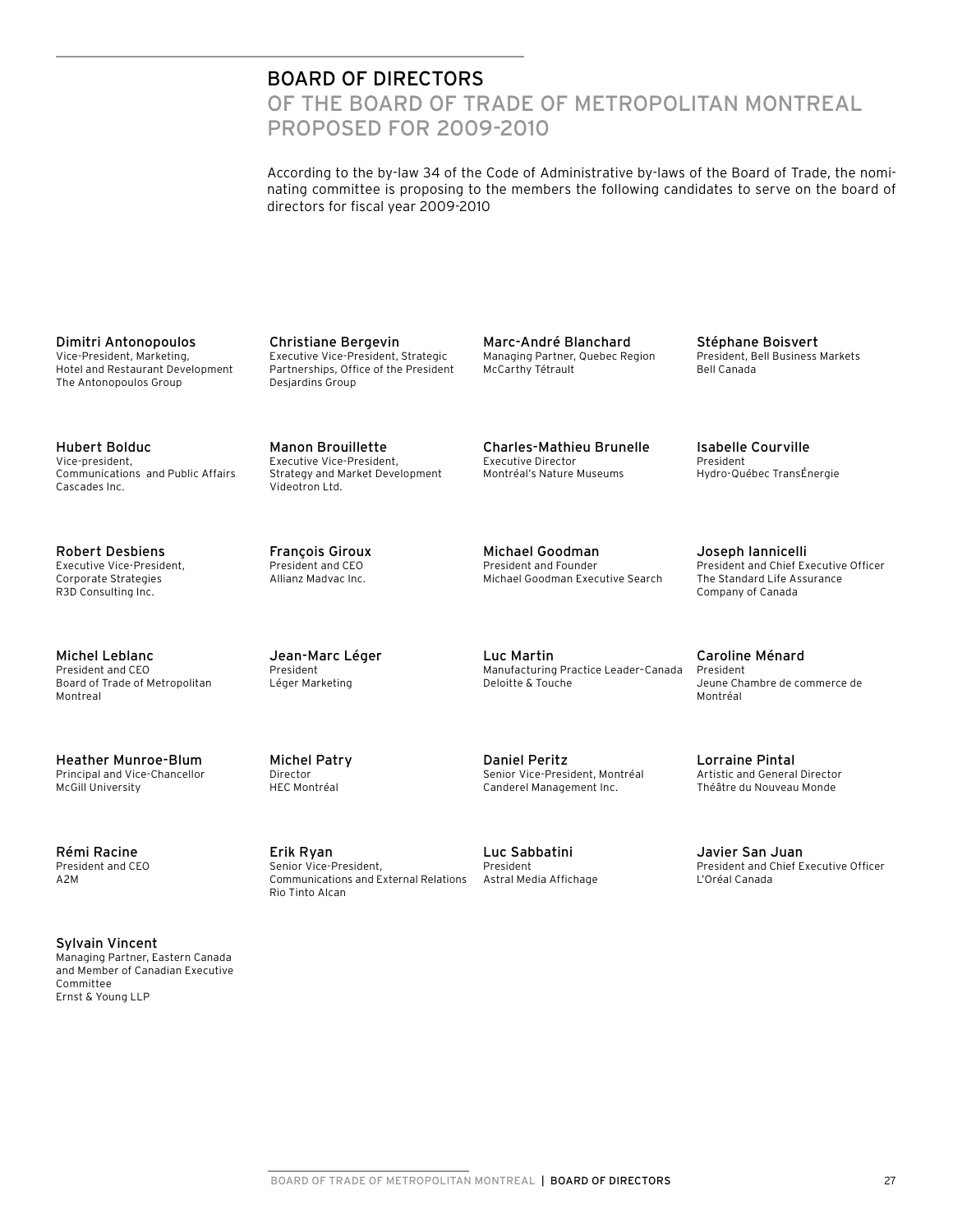# ANNUAL MEETING OF The Board of Trade of MeTROPOLITAN MONTREAL foundation

November 4, 2009 – 5:15 p.m. Amphitheatre of the Complexe des sciences Pierre-Dansereau of the UQAM | 200 Sherbrooke Street West, Montréal

## **AGENDA**

- 1. Call to order, declaration of quorum and approval of the agenda
- 2. Approval of the minutes of the members annual meeting of October 29, 2008
- 3. Chairman's report
- 4. Financial report fiscal year ended June 30, 2009

.....................................................................................................................

- 5. Appointment of auditors
- 6. Election of the board of directors for fiscal year 2009-2010
- 7. Miscellaneous
- 8. Termination of annual meeting

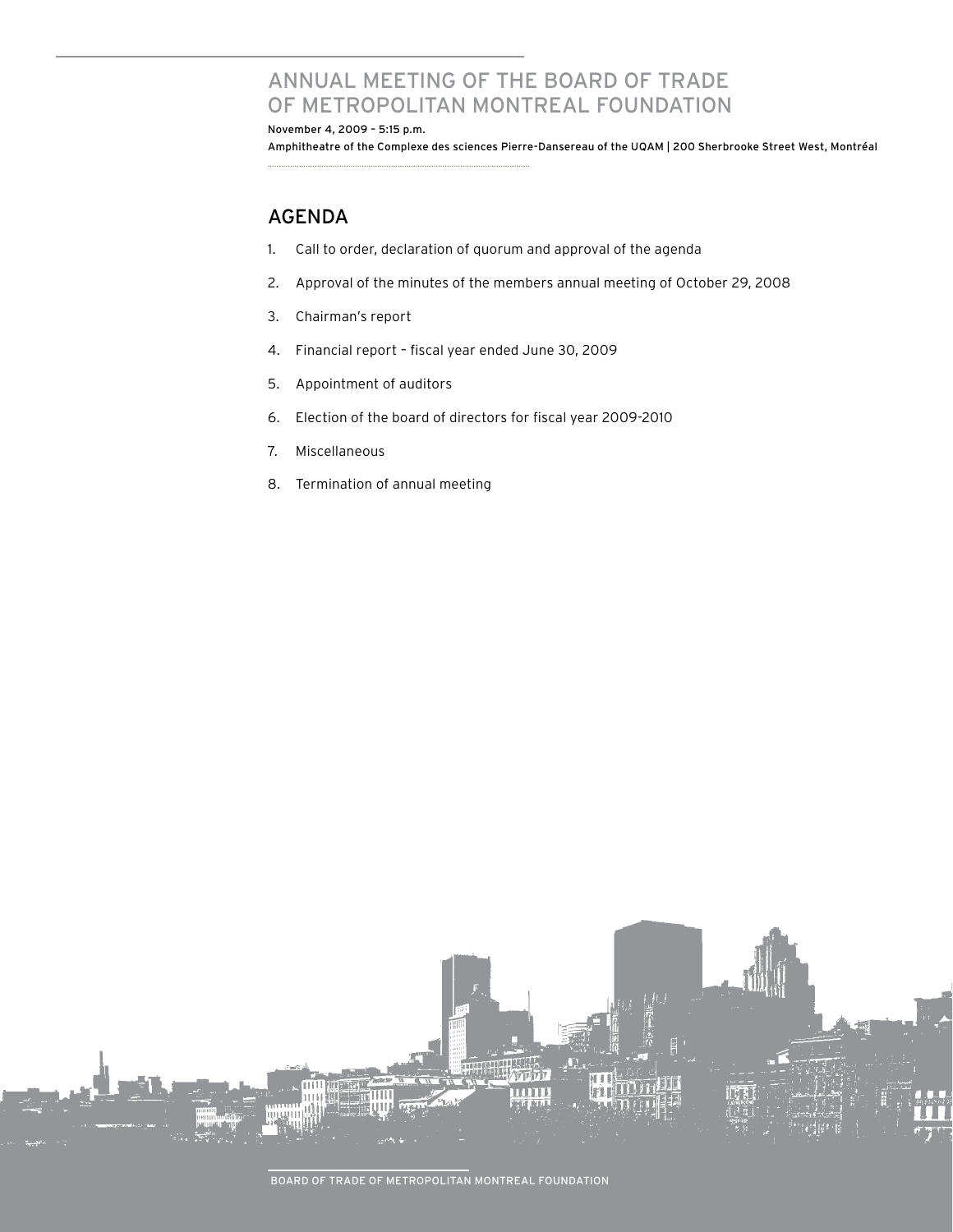# ANNUAL MEETING OF The Board of Trade of MeTROPOLITAN MONTREAL FOUNDATION

## MINUTES

Minutes of the annual meeting of members of the Board of Trade of Metropolitan Montreal Foundation, held on October 29, 2008, at the Centre d'archives de Montréal. Jean Laurin, Chair of the Board of the Foundation, chaired the meeting.

The meeting was attended by approximately 100 people, and Jacinthe Poirier served as recording secretary.

#### 1.CALL TO ORDER, DECLARATION OF QUORUM AND APPROVAL OF THE AGENDA

Jean Laurin reminded those present that only members and proxy holders for members of the Board of Trade Foundation could address the assembly.

Moved by Marie-Claude Lalande and seconded by Luc Lacharité, the agenda was unanimously approved.

#### 2.APPROVAL OF THE MINUTES OF THE MEMBERS ANNUAL MEETING OF OCTOBER 11, 2007

Moved by Marie-Claude Lalande and seconded by Bernard Roy, the minutes of the annual meeting of October 11, 2007, were unanimously approved as if read.

#### 3. CHAIRMAN'S REPORT

Mr. Laurin reminded those present that the mission of the Foundation is to monitor the progress and management of its portfolio. To this end, regular meetings with the portfolio manager, Fiera Capital, are held. The Foundation also supports the Board of Trade financially during difficult periods.

Discussions should be held during the year about how to establish the main terms for the annual payment of the contribution to the Board of Trade for its budgetary transactions.

#### 4.FINANCIAL REPORT FOR THE FISCAL YEAR ENDED JUNE 30, 2008

Claude Michaud, treasurer, presented the financial report for the fiscal year ended June 30, 2008, and stated that the auditors' report was without reservation and accurately reflects the financial situation of the Foundation as at June 30, 2008.

The highlights of the financial statements approved by the board of directors on September 26 were explained.

The balance sheet shows total assets of \$3.9 million, composed mainly of investments with a market value as at June 30, 2008, of \$3.9 million. Under liabilities, there were accounts payable of \$49,910. The unappropriated surplus was \$3,857,938.

The operations summary shows interest and dividend income of \$208,000, unrealized and realized losses on investments totalling \$247,000 and expenses (mainly management fees for investments and administrative services) of \$25,000. The loss for the fiscal year is \$65,000.

This year, the Foundation made the same contribution to the Board of Trade as last year, that is, \$175,000. With this contribution, the deficit of revenues over expenses was \$240,036.

The statement of cash flows indicates an increase in cash of \$1,567. This variation was caused by funds provided by operations of \$68,000 and the sale of investments and land for \$570,000 and \$125,000 respectively, for a total of cash generated of \$763,000, less investment acquisitions of \$555,000 and reinvestment of dividends and interest of \$207,000.

BOARD OF TRADE OF METROPOLITAN MONTREAL FOUNDATION | MINUTES 29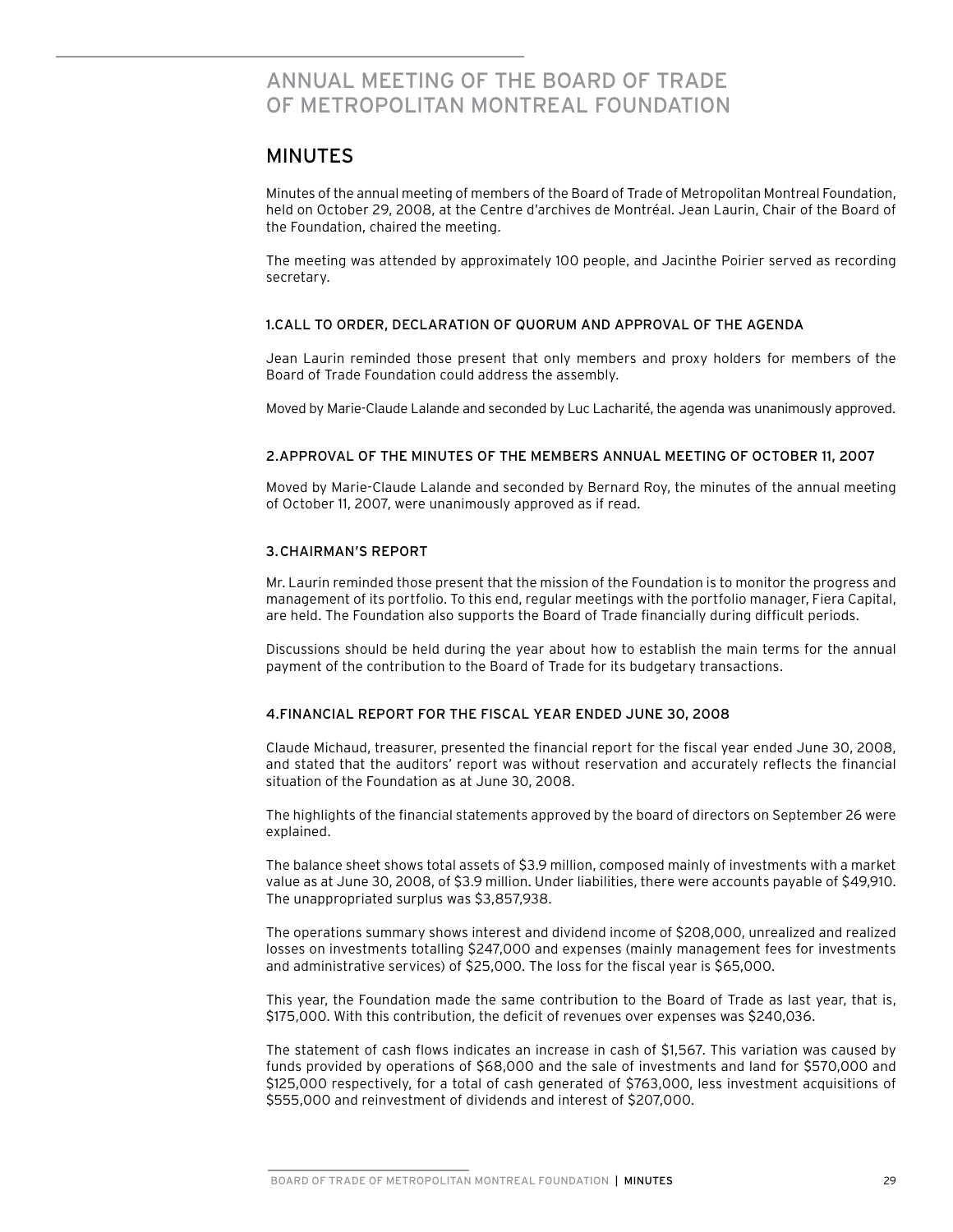The notes to the financial statements included the Foundation's significant accounting principles. The highlight of this year, in note 5, is the application of section 3855 from the Canadian Institute of Chartered Accountants according to which financial assets (for the Foundation's purposes, investments) are now valued at their market value.

The financial statements for the fiscal year ended June 30, 2008, approved by the board of directors at its September 26 meeting, were tabled.

#### 5. APPOINTMENT OF AUDITORS

Following its meeting on September 26, 2008, the Foundation's board of directors recommended the appointment of the firm PricewaterhouseCoopers as external auditors for fiscal 2008-2009.

Moved by Marie-Claude Lalande and seconded by Jonathan Terninck, the appointment of the auditors for fiscal 2008-2009 was unanimously approved.

#### 6. ELECTION OF THE BOARD OF DIRECTORS FOR FISCAL 2008-2009

In accordance with article 31 of the Foundation's general by-laws, the nominating committee was formed of the following members:

#### Isabelle Hudon

President and CEO Board of Trade of Metropolitan Montreal

#### Pierre Laflamme

Partner McCarthy Tétrault

Jean Laurin President and CEO GVA Devencore

In accordance with article 31 of the general by-laws of the Board of Trade's Foundation, the nominating committee recommended the following people to serve on the Foundation's board of directors for fiscal 2008-2009:

#### Hélène Desmarais

Chair of the board and CEO Centre d'entreprises et d'innovation de Montréal

Pierre Laferrière President Canadian Council for Research in Disease Management

Pierre Laflamme Partner McCarthy Tétrault

Marie-Claude Lalande Manager, Administration and Governance Hydro-Québec TransÉnergie

Jean Laurin President and CEO GVA Devencore

Claude Michaud Chief Financial Officer Lagassé Group

Moved by Christiane Piché and seconded by Bernard Roy, the composition of the board of directors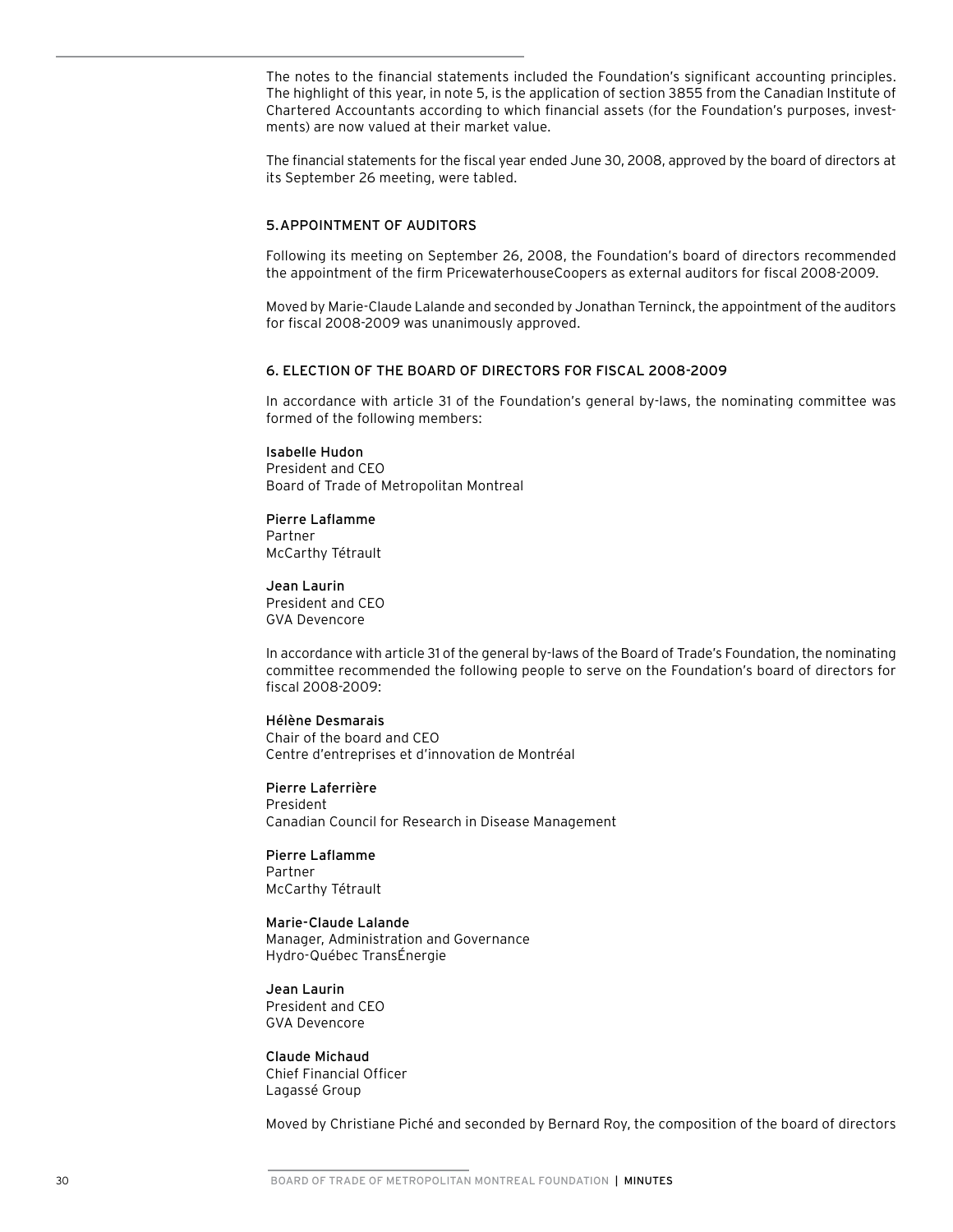for fiscal 2008-2009 was unanimously approved.

#### 7. MISCELLANEOUS

Given the economic situation, Bernard Roy requested further detail about the portfolio management strategy for the coming year.

Jean Laurin remarked that it is difficult to forecast results. Claude Michaud stated that we must maintain a positive medium and long-term outlook and ensure that the Foundation be more conservative in the leeway it always maintains.

In response to explanations requested as to the origin of sources totalling \$3,907,848, members present were reminded that the Foundation acquired land on which the building at 1080 Beaver Hall Hill is located following the merger of the Board of Trade and the Chambre. In 1999, the Foundation sold this land to Barchester. The accumulated surplus of the two entities was transferred to the Foundation at the time of the merger. Luc Lacharité added that the sale of the magazine *Commerce* also accounts for part of this amount.

#### 8.TERMINATION OF ANNUAL MEETING

Jean Laurin thanked the board members for their work throughout the year. He pointed out that Elliot Lifson and Nycol Pageau-Goyette were stepping down from the board and thanked them for their contribution of recent years.

On a motion by Marie-Claude Lalande, seconded by Bernard Roy, the annual meeting was adjourned by unanimous consent.

**CHAIR**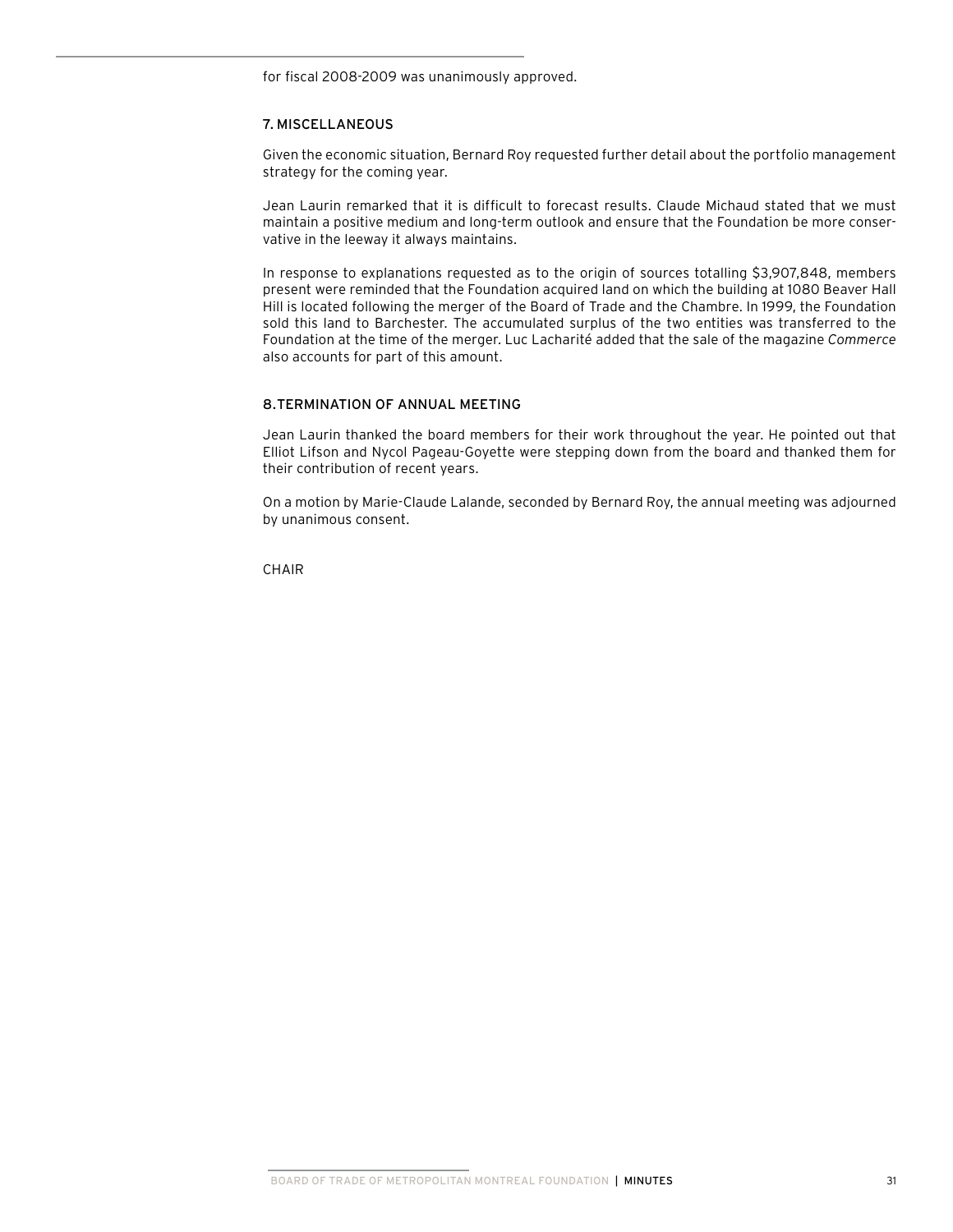BOARD OF TRADE OF METROPOLITAN MONTREAL FOUNDATION

financIAL STATEMENTS june 30, 2009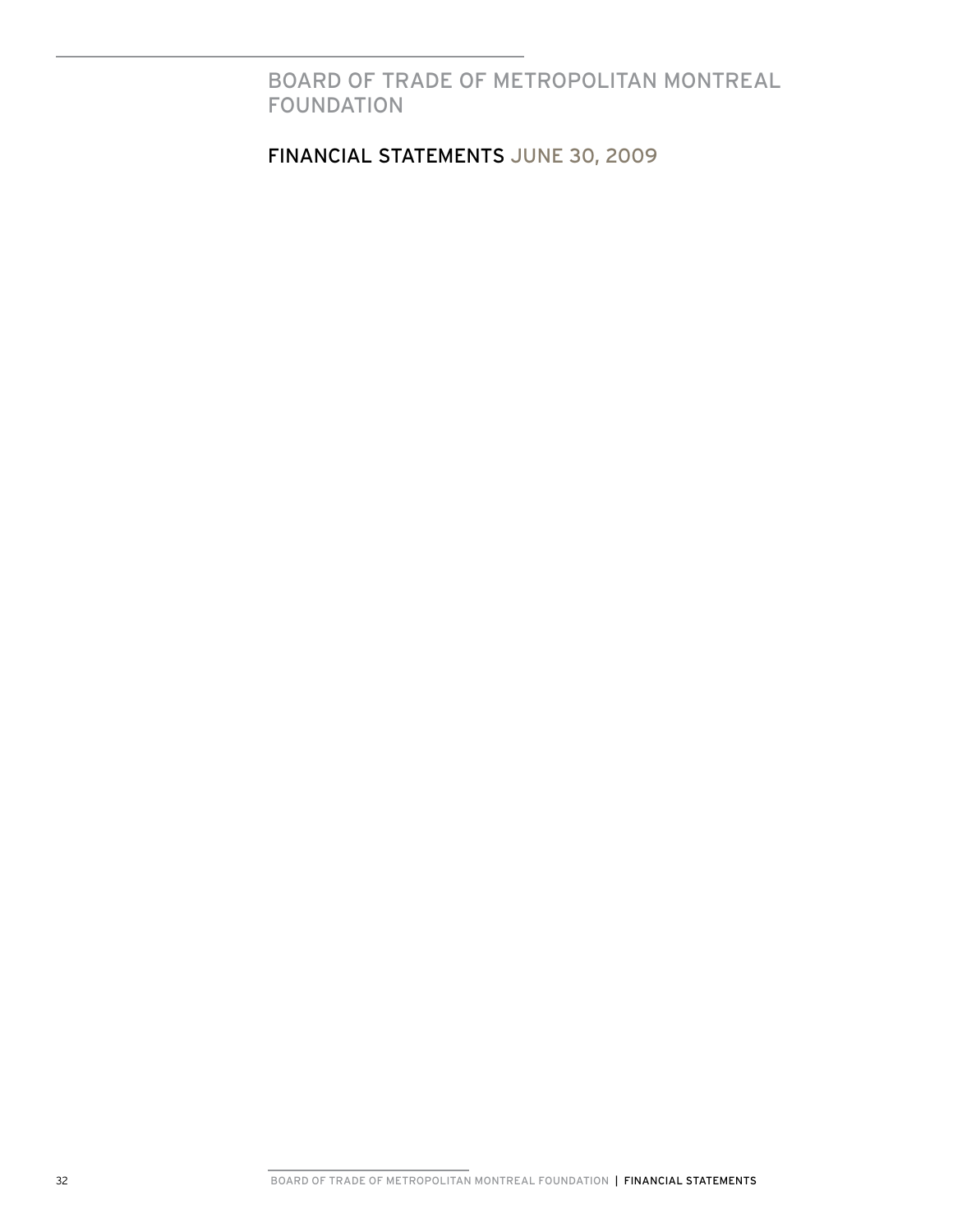

**PricewaterhouseCoopers LLP/s.r.l./s.e.n.c.r.l. Chartered Accountants**  1250 René-Lévesque Boulevard West Suite 2800 Montréal, Quebec Canada H3B 2G4 Telephone +1 514 205 5000

**September 9, 2009 Facsimile +1 514 876 1502** 

**Auditors' Report** 

#### **To the Members of the Board of Trade of Metropolitan Montreal**

We have audited the balance sheet of the **Board of Trade of Metropolitan Montreal** (the "organization") as at June 30, 2009 and the statements of revenue and expenses, surplus and cash flows for the year then ended. These financial statements are the responsibility of the organization's management. Our responsibility is to express an opinion on these financial statements based on our audit.

We conducted our audit in accordance with Canadian generally accepted auditing standards. Those standards require that we plan and perform an audit to obtain reasonable assurance whether the financial statements are free of material misstatement. An audit includes examining, on a test basis, evidence supporting the amounts and disclosures in the financial statements. An audit also includes assessing the accounting principles used and significant estimates made by management, as well as evaluating the overall financial statement presentation.

In our opinion, these financial statements present fairly, in all material respects, the financial position of the organization as at June 30, 2009 and the results of its operations and its cash flows for the year then ended in accordance with Canadian generally accepted accounting principles.

PricewaterhouseCoopers LLP

 $\overline{a}$ 

<sup>1</sup> Chartered accountant auditor permit No. 14707

<sup>&</sup>quot;P ricewaterhouseCoopers" refers to PricewaterhouseCoopers LLP/s.r.l./s.e.n.c.r.l., an Ontario limited liability partnership, or, as the context re quires, the PricewaterhouseCoopers global network or other member firms of the network, each of which is a separate and independent legal entity.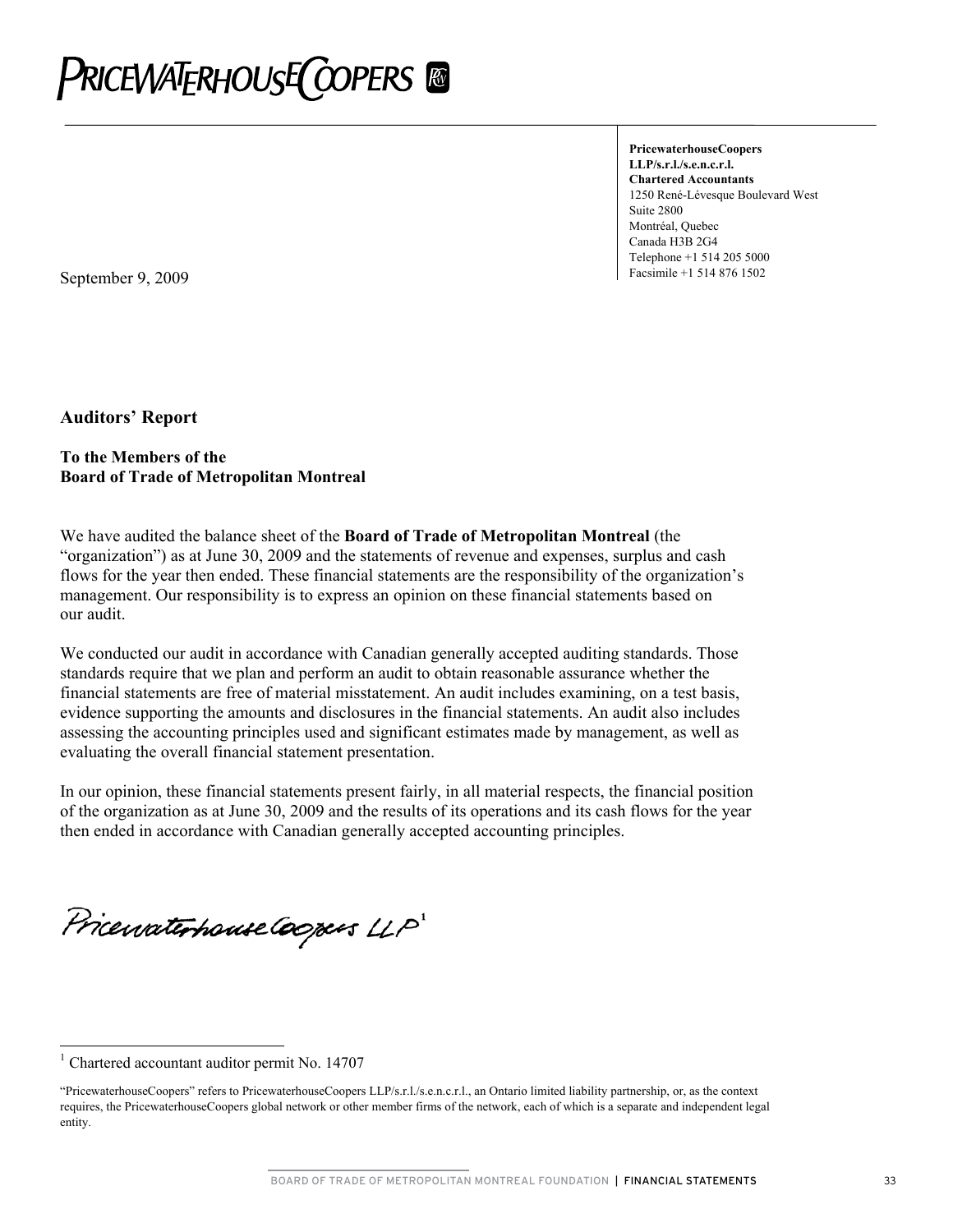Balance Sheet **As at June 30, 2009** 

|                                                               | 2009<br>\$   | 2008<br>\$   |
|---------------------------------------------------------------|--------------|--------------|
| <b>Assets</b>                                                 |              |              |
| <b>Current assets</b><br>Cash<br>Accounts receivable (note 4) | 6,954<br>335 | 7,184<br>528 |
|                                                               | 7,289        | 7,712        |
| <b>Investments</b><br>Pooled funds (note 5)                   | 3,449,905    | 3,900,136    |
|                                                               | 3,457,194    | 3,907,848    |
| <b>Liabilities</b>                                            |              |              |
| <b>Current liabilities</b><br>Accounts payable (note 6)       | 2,562        | 49,910       |
| <b>Surplus</b>                                                |              |              |
| <b>Unrestricted</b>                                           | 3,454,632    | 3,857,938    |
|                                                               | 3,457,194    | 3,907,848    |

**Approved by the Board of Directors** 

Director Chadelende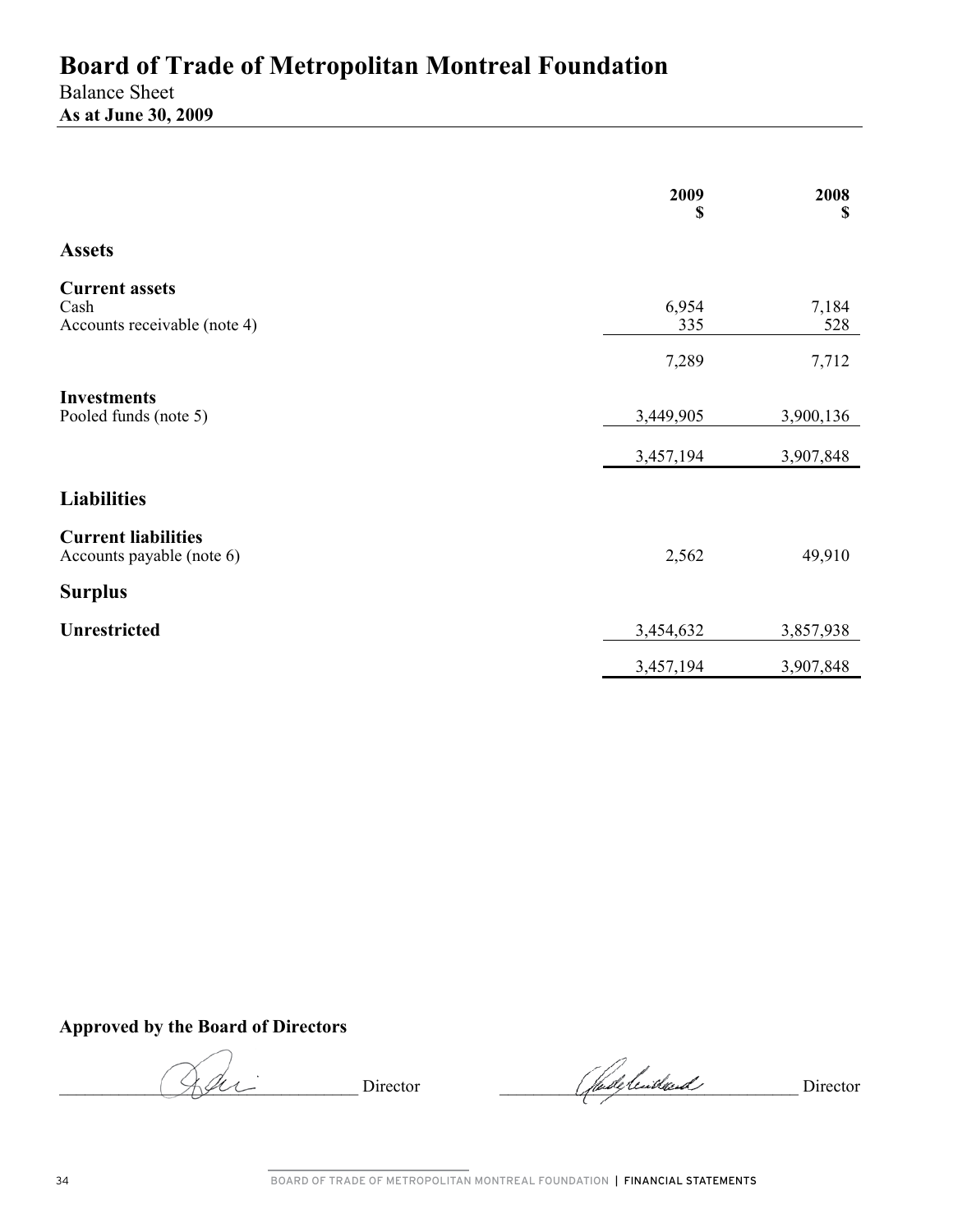# Statement of Operations **For the year ended June 30, 2009**

|                                                                                                                    | 2009<br>S                                  | 2008<br>S                         |
|--------------------------------------------------------------------------------------------------------------------|--------------------------------------------|-----------------------------------|
| Revenue<br>Interest and dividends<br>Unrealized loss on investments<br>Loss on disposal of investments<br>Other    | 480,805<br>(286, 675)<br>(393, 167)<br>535 | 207,768<br>(195, 321)<br>(52,045) |
|                                                                                                                    | (198, 502)                                 | (39, 598)                         |
| <b>Expenses</b><br>Contribution to a related party (note 8)<br>Management fees (note 8)<br>Administrative expenses | 175,000<br>29,649<br>155                   | 175,000<br>25,322<br>116          |
|                                                                                                                    | 204,804                                    | 200,438                           |
| <b>Excess of expenses over revenue</b>                                                                             | (403, 306)                                 | (240, 036)                        |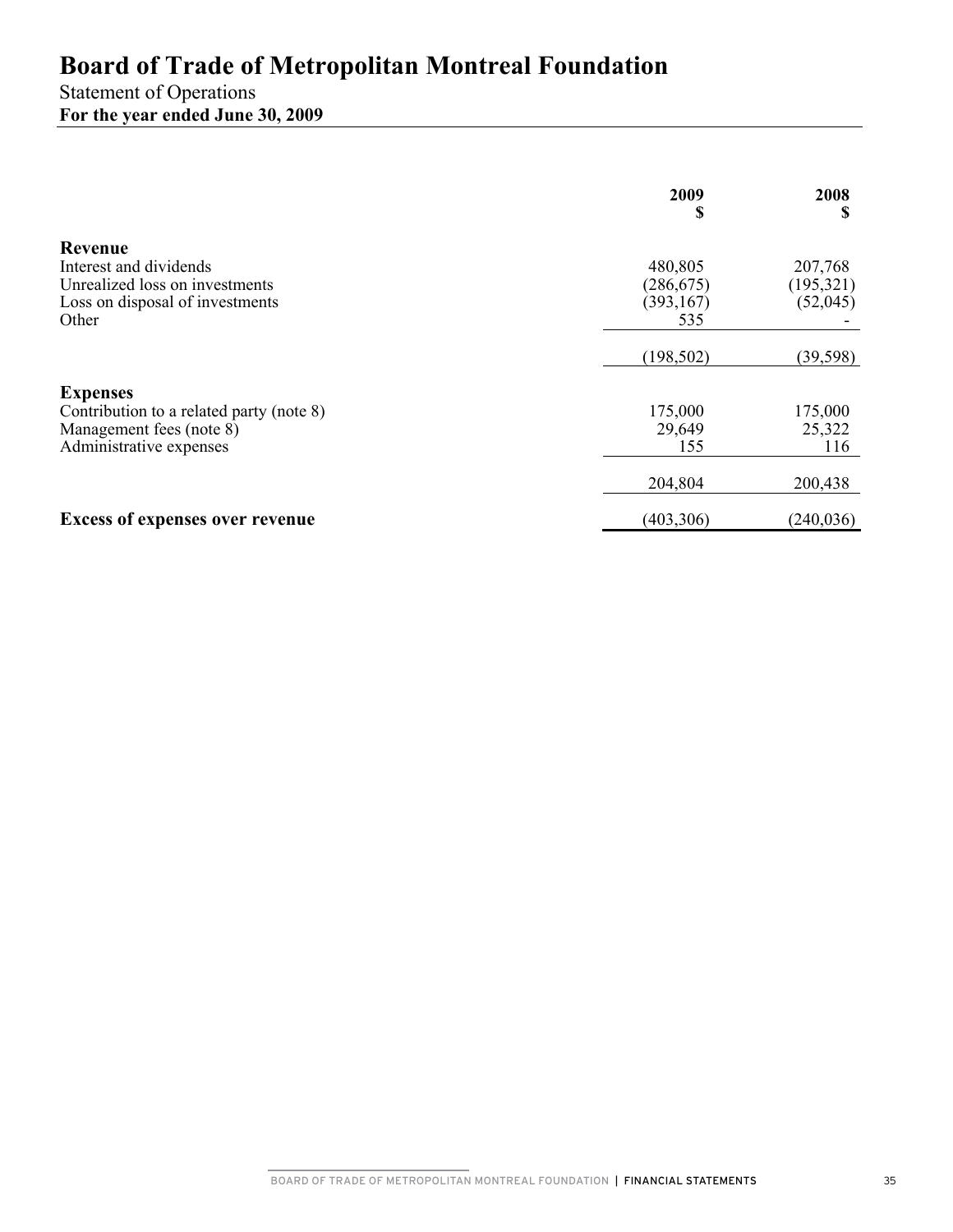## Statement of Surplus **For the year ended June 30, 2009**

|                                                                                           | 2009       | 2008                 |
|-------------------------------------------------------------------------------------------|------------|----------------------|
| Unrestricted surplus – Beginning of year                                                  | 3,857,938  | 4,068,069            |
| Changes in accounting policies – Financial instruments<br>Excess of expenses over revenue | (403, 306) | 29,905<br>(240, 036) |
| Unrestricted surplus – End of year                                                        | 3,454,632  | 3,857,938            |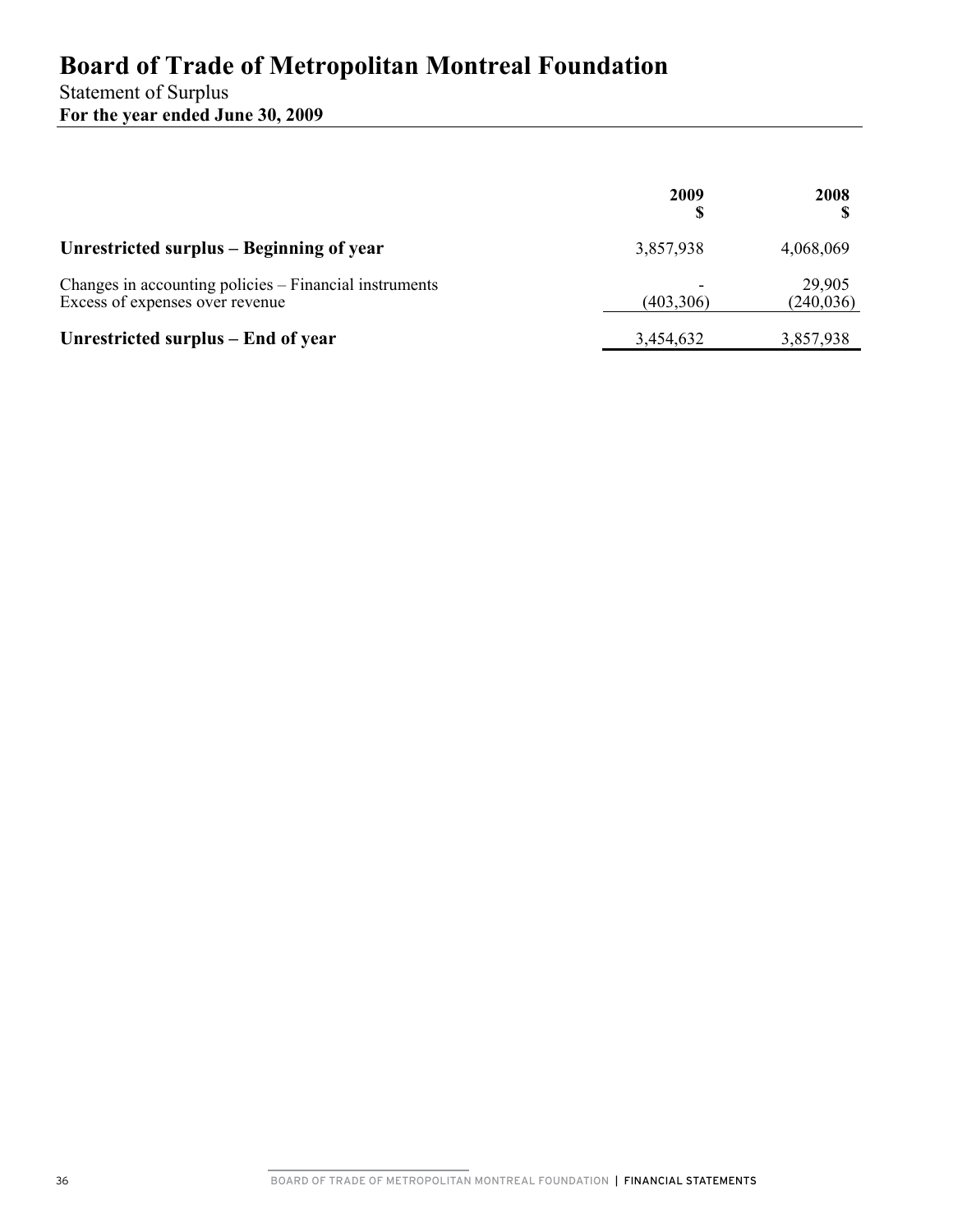Statement of Cash Flows **For the year ended June 30, 2009** 

|                                                                         | 2009<br>S   | 2008<br>S  |
|-------------------------------------------------------------------------|-------------|------------|
| <b>Cash flows from</b>                                                  |             |            |
| <b>Operating activities</b>                                             |             |            |
| Excess of expenses over revenue                                         | (403, 306)  | (240, 036) |
| Adjustments for<br>Unrealized loss on investments                       | 286,675     | 195,321    |
| Loss on disposal of investments                                         | 393,167     | 52,045     |
| Investment revenue reinvested                                           | (480, 805)  | (206, 626) |
|                                                                         |             |            |
|                                                                         | (204, 269)  | (199,296)  |
| Change in non-cash working capital items (note 7)                       | (47, 155)   | 61,087     |
|                                                                         | (251, 424)  | (138,209)  |
|                                                                         |             |            |
| <b>Investing activities</b>                                             |             |            |
| Purchase of investments                                                 | (2,266,202) | (555,000)  |
| Proceeds on disposal of investments<br>Decrease in balance of land sale | 2,517,396   | 569,776    |
|                                                                         |             | 125,000    |
|                                                                         | 251,194     | 139,776    |
| Net increase (decrease) in cash during the year                         | (230)       | 1,567      |
| Cash – Beginning of year                                                | 7,184       | 5,617      |
| Cash – End of year                                                      | 6,954       | 7,184      |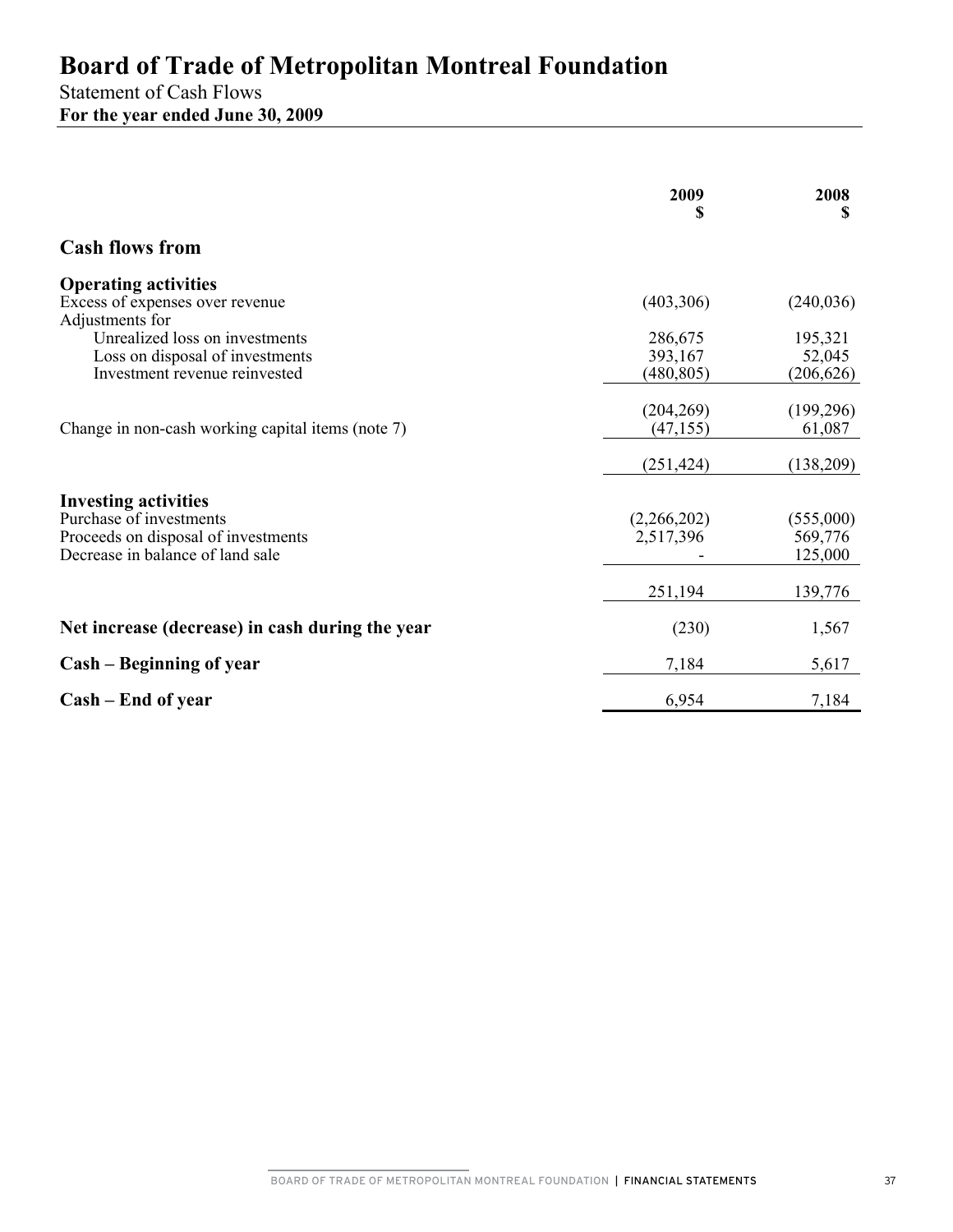### **1 Statutes of incorporation and nature of activities**

The Board of Trade of Metropolitan Montreal Foundation (the "Foundation") is incorporated under Part II of the Canada Corporations Act. The purpose of the Foundation is to administer its assets and allocate its income to best secure the long-term future of the Board of Trade of Metropolitan Montreal.

### **2 Significant accounting policies**

#### **Management estimates**

The preparation of financial statements in conformity with Canadian generally accepted accounting principles requires management to make estimates and assumptions that affect the reported amounts of assets and liabilities and disclosure of contingent assets and liabilities at the date of the financial statements and the reported amounts of revenues and expenses during the reporting period. Actual results may differ from those estimates.

#### **Financial instruments**

Financial assets are initially recorded at their fair value and their revaluation depends on their classification, as described hereafter. Their classification depends on the object concerned when the financial instrument was acquired or issued, their characteristics and their designation by the organization. The accounting at the date of payment is used. Financial liabilities are recorded at cost.

- Cash and investments are classified as held-for-trading assets. They are presented at fair value, and the gains or losses related to the revaluation at the end of each period are included in the statement of operations.
- Accounts receivable are classified as loans and receivables. After being initially recorded at fair value, they are evaluated at cost after amortization using the effective interest rate method. For the Foundation, the amortized cost is generally the cost due to the short-term maturity.
- Accounts payable are classified as other financial liabilities. They are initially evaluated at fair value, and subsequent evaluations are done at cost after amortization using the effective interest rate method. For the Foundation, the amortized cost is generally the cost because of the short-term maturity.

Furthermore, the Foundation has elected to continue to apply Canadian Institute of Chartered Accountants ("CICA") Section 3861, "Financial Instruments – Disclosure and Presentation", as permitted for not-for-profit organizations under recently issued sections 3862 and 3863 on disclosures and presentation of financial instruments.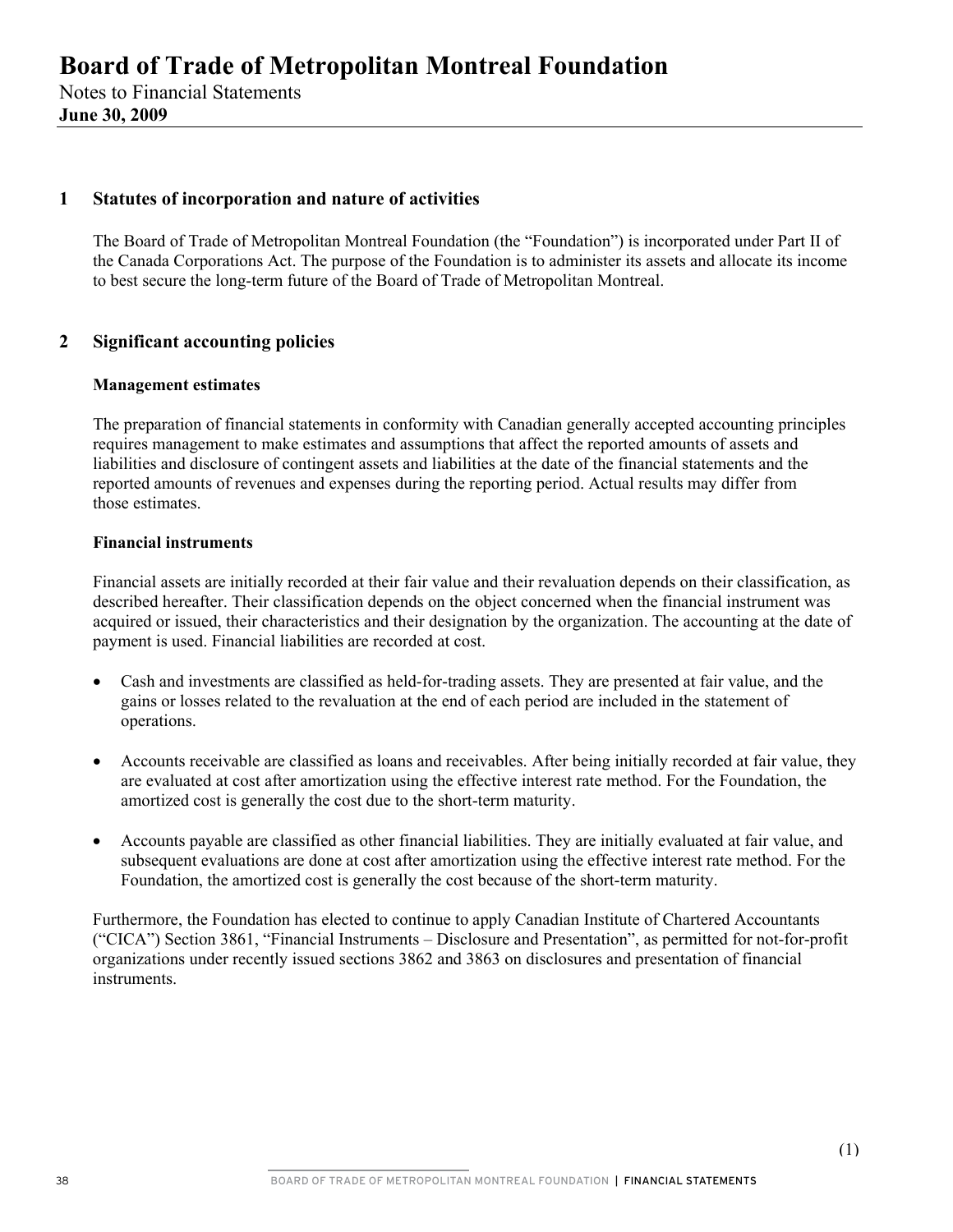**June 30, 2009** 

### **3 Accounting policies adopted during the year**

Section 1400, "General Standards of Financial Statement Presentation"

In June 2007, the CICA amended Section 1400 of its Handbook to include requirements to assess an entity's ability to continue as a going concern and disclose any material uncertainties that cast doubt on its ability to continue as such. The Foundation adopted this new standard on July 1, 2008. It performed such an assessment, and no additional disclosures are required.

Section 1535, "Capital Disclosures"

On July 1, 2008, the Foundation adopted the provisions of Section 1535, which establishes standards for disclosing qualitative and quantitative information about an entity's capital and how it is managed. The Foundation manages its capital with the objectives of:

- safeguarding its ability to continue to support the long-term future of the Board of Trade of Metropolitan Montreal;
- funding current and future operations; and
- ensuring that the Foundation is able to meet its financial obligations as they become due.

The Foundation's capital structure as at June 30, 2009 consists of unappropriated surplus in the amount of \$3,454,632.

#### **4 Accounts receivable**

|             | 2009<br>$\mathbf C$<br>Φ | 2008<br>$\mathbf{C}$<br>⊅ |
|-------------|--------------------------|---------------------------|
| Sales taxes | 335                      | 528                       |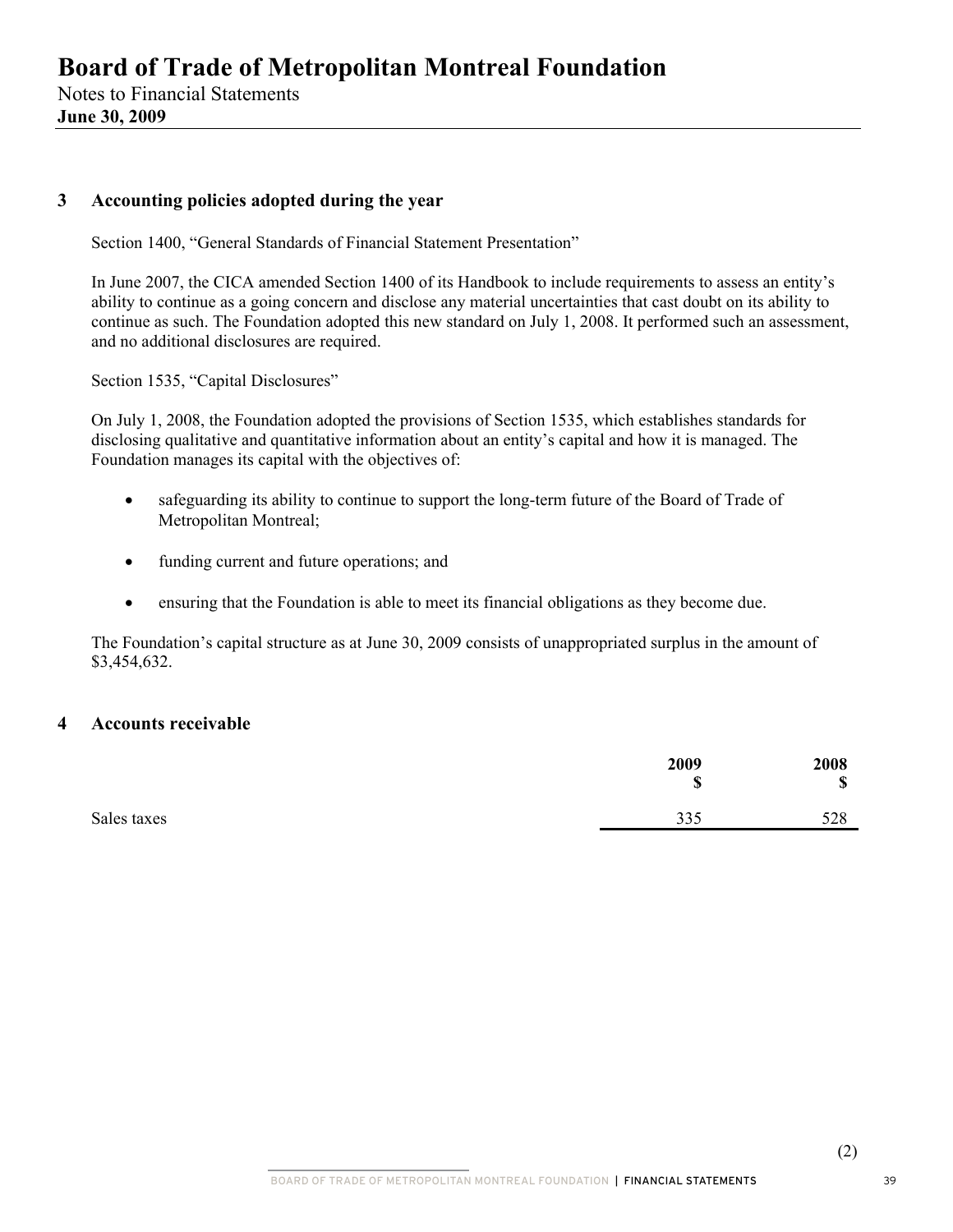Notes to Financial Statements **June 30, 2009** 

## **5 Pooled funds**

The investments in pooled funds are as follows:

|                                                | <b>Market value</b> |           |
|------------------------------------------------|---------------------|-----------|
|                                                | 2009<br>\$          | 2008      |
| Investments in monetary funds of Fiera Capital |                     |           |
| Money market                                   | 203,863             | 20,873    |
| Canadian bonds                                 | 760,446             | 1,512,197 |
| Canadian shares                                | 736,075             | 861,411   |
| International diversified shares               | 755,889             | 641,591   |
| Diversified absolute returns                   | 993,632             | 573,984   |
| Tactic asset allocation                        |                     | 290,080   |
|                                                | 3,449,905           | 3,900,136 |

## **6 Accounts payable**

|                                                                      | 2009<br>¢                         | 2008            |
|----------------------------------------------------------------------|-----------------------------------|-----------------|
| Trade and accrued charges<br>Board of Trade of Metropolitan Montreal | 2,562<br>$\overline{\phantom{a}}$ | 4,156<br>45,754 |
|                                                                      | 2,562                             | 49,910          |

## **7 Change in non-cash working capital items**

|                                                                            | 2009             | 2008             |
|----------------------------------------------------------------------------|------------------|------------------|
| Decrease in accounts receivable<br>Increase (decrease) in accounts payable | 193<br>(47, 348) | 15,453<br>45,634 |
|                                                                            | (47, 155)        | 61,087           |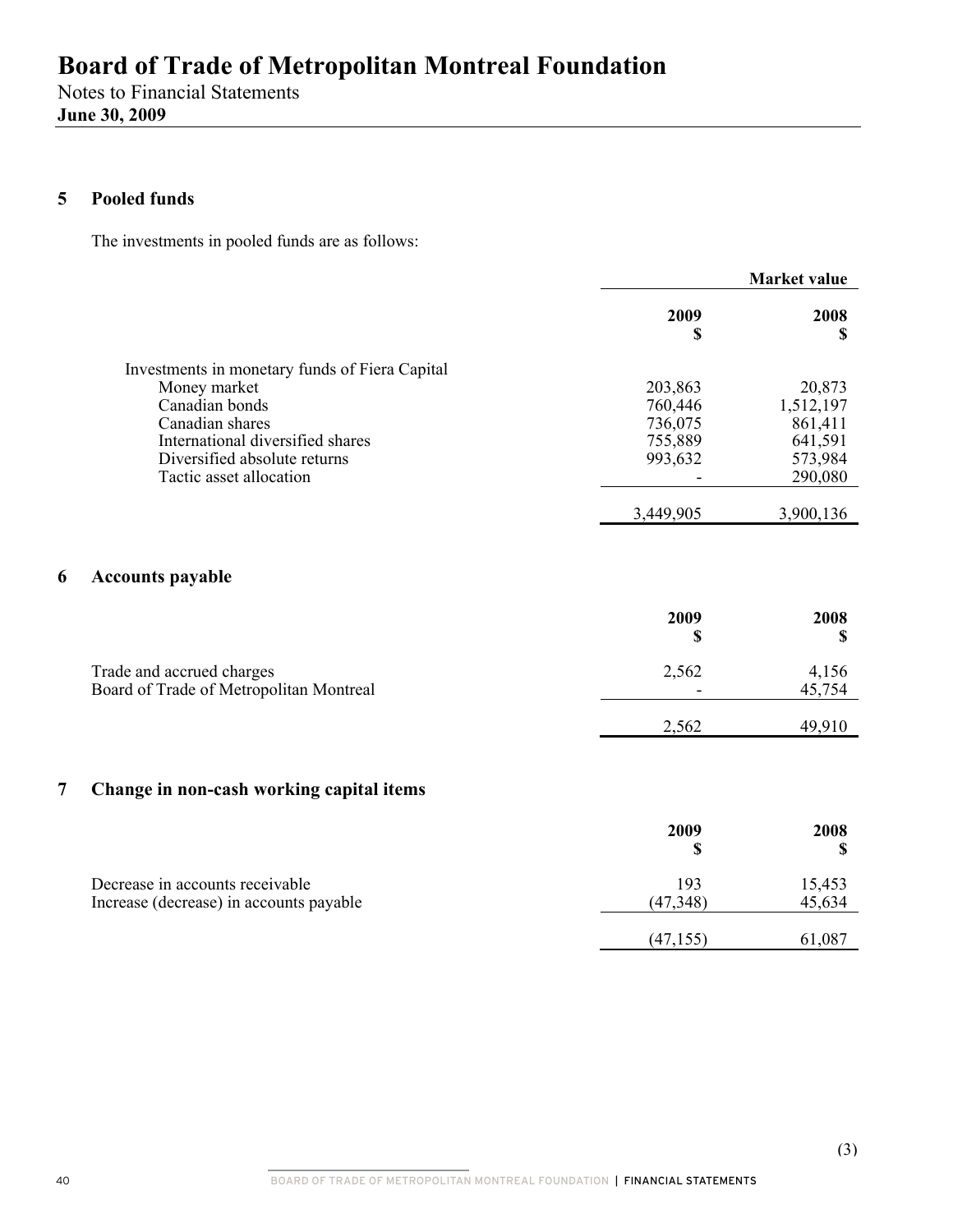## **8 Related party transactions**

The Foundation has concluded transactions with the Board of Trade of Metropolitan Montreal, an organization which has members in common with the Foundation.

|                 | 2009<br>\$ | 2008<br>\$ |
|-----------------|------------|------------|
| Expenses        |            |            |
| Management fees | 8,004      | 8,004      |
| Contribution    | 175,000    | 175,000    |

The transactions occurred in the normal course of operations and were measured at the exchange amount, which is the amount of consideration agreed to by the related parties.

41